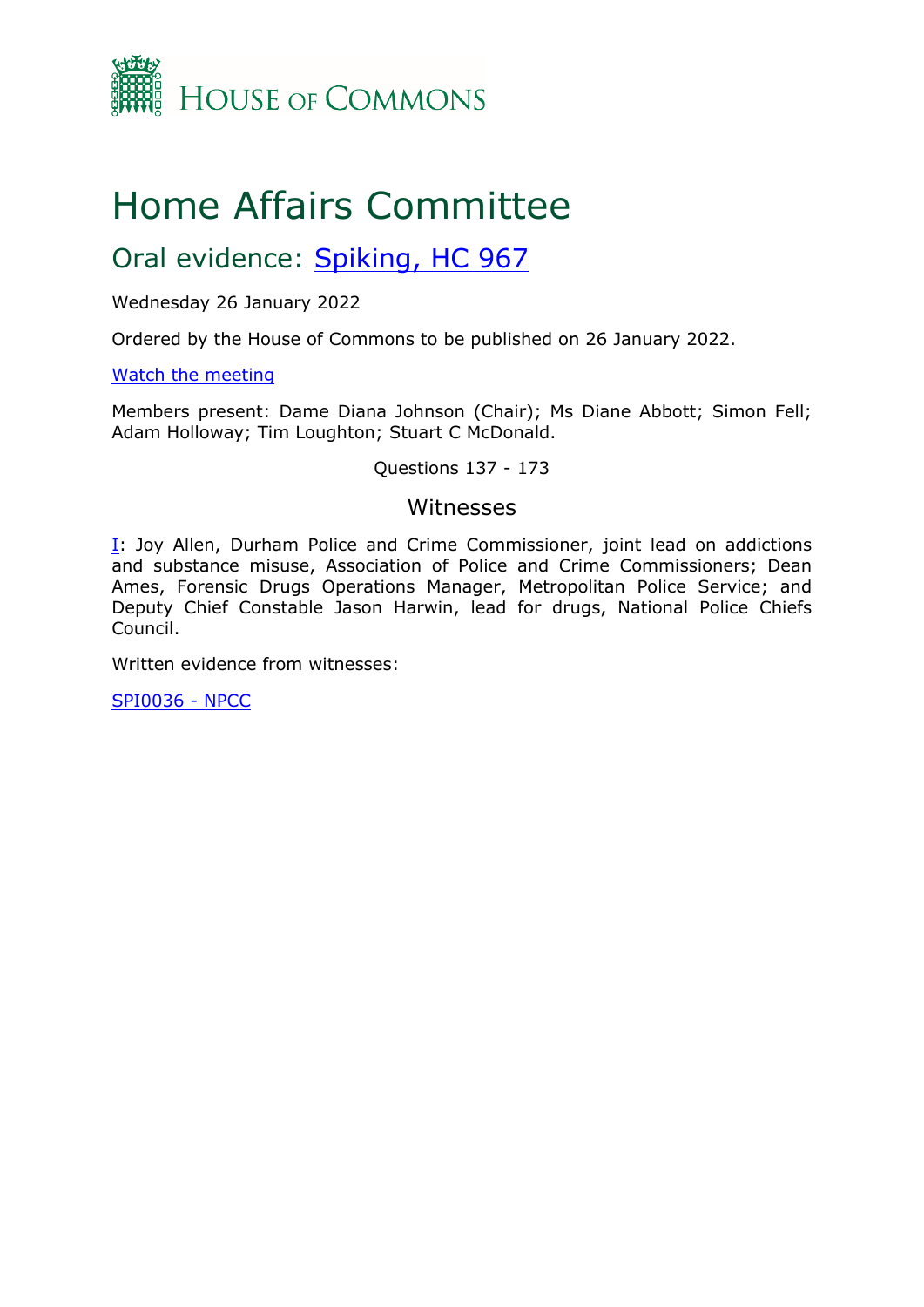

### <span id="page-1-0"></span>Examination of witnesses

Witnesses: Joy Allen, Dean Ames and Deputy Chief Constable Jason Harwin.

Q137 **Chair:** Good morning, everybody. This is the third session of the Home Affairs Committee's inquiry into spiking. We are very pleased today to have this panel before us. I will introduce everybody and then we will have questions.

We have Joy Allen, Durham Police and Crime Commissioner and the joint lead on addictions and substance misuse for the Association of Police and Crime Commissioners; Dean Ames, Forensic Drugs Operations Manager at the Metropolitan Police Service; and Deputy Chief Constable Jason Harwin, lead for drugs at the National Police Chiefs Council. You are all very welcome.

I will start us off. One of the issues that has arisen in all the sessions that we have had has been data and prevalence, and trying to understand, as Members of Parliament, how widespread spiking is. Deputy Chief Constable, could you start us off with your assessment of spiking and whether there have been changes in recent times?

*Deputy Chief Constable Harwin:* Thank you, Chair, for the opportunity to tell you what we are doing about this horrific crime.

First, it is an under-reported crime. We know that from conversations we have with partners, particularly the charities, and also some victims who may not come forward at the time, but have come forward later.

There are two types of spiking. Unfortunately, drink spiking is not new. It has been happening in the UK for a long time. If you look at the levels of recorded crime for drink spiking for the years 2016-19—recognising that it is not a specified offence; there are a number of offences that it could be, which is an issue we will talk about later—you will see that the numbers have increased every year. In 2019, 1,903 crimes that could be related to spiking were reported. A challenge is that if it goes on to a second offence—rape or other offences—the original offence that could be linked to spiking, while recorded, is no longer identified in terms of how we flag it within our records. We would be aware of it, but the more serious offence would be the one that would be dealt with as the primary offence for that occurrence.

That is drink spiking. Since the beginning of September, we have seen the emergence of a new phenomenon in the UK: needle spiking. It is an assault. It is not a defined crime, but again is linked to similar crimes such as administering substances, and poisonous substances, all the way through, potentially, to secondary offences such as sexual offences or theft.

Between September and now, the exact figures for needle spiking are 1,382 reported incident crimes throughout the UK. It is not just one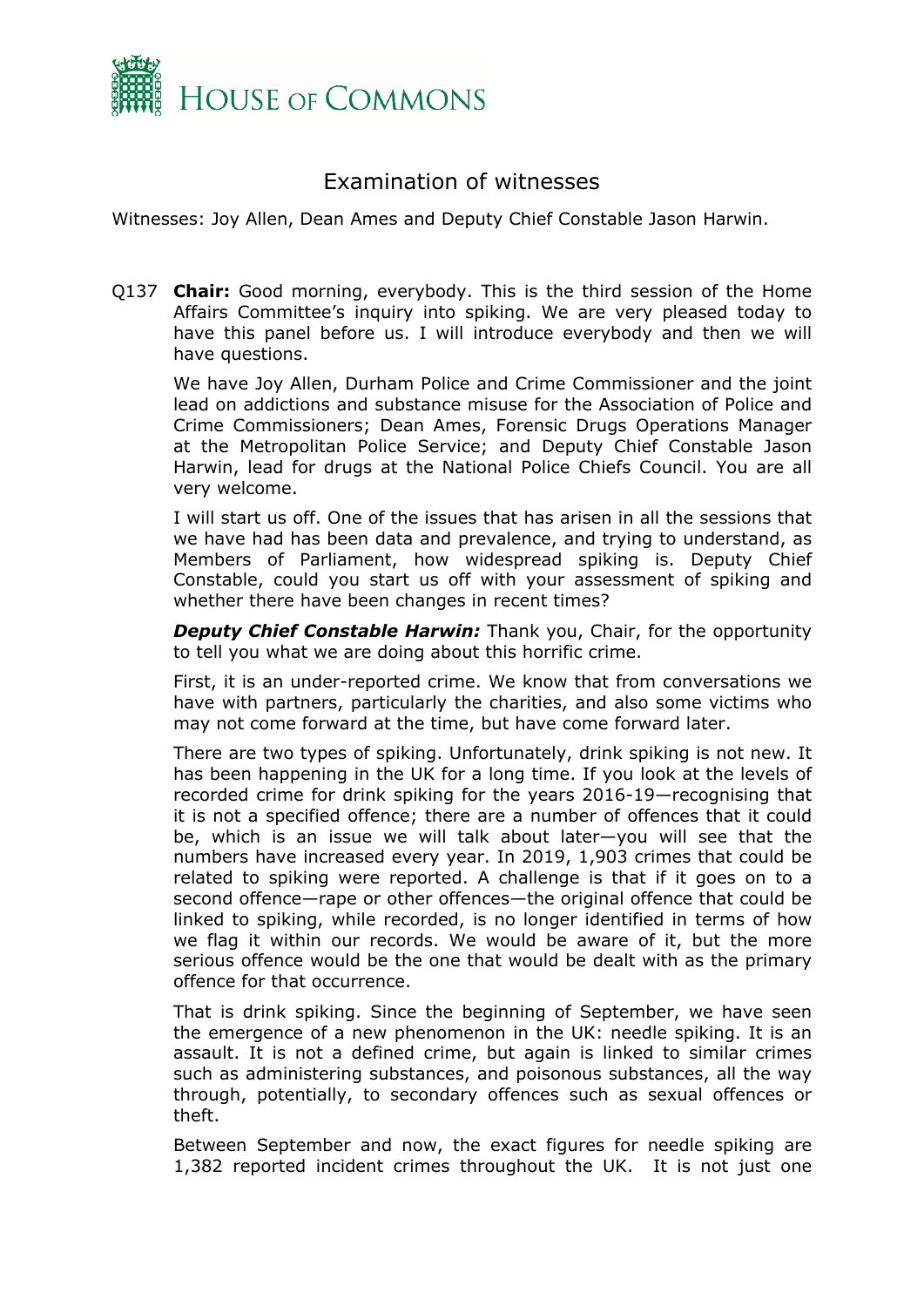

area, but we do have some hotspot locations, which I know we made a submission to you about. As of today, we have 14 secondary offences that we believe are linked to needle spiking, for instance, sexual offences and serious sexual offences—all sexual offences are serious, but I mean even more serious sexual offences—all the way through to theft and robbery offences.

In terms of prevalence, we clearly have an issue in the UK. Importantly, we recognise the impact it has on the victims, particularly those who do not have the confidence to come forward. We recognise the challenges around reporting spiking and since we have been on this, since October, needle spiking in particular has enhanced our understanding of the issue not just from the perspective of law enforcement but also in relation to wider partnerships.

Q138 **Chair:** You mentioned the UK. Is this happening anywhere else in the world? Are we an outlier in this?

*Deputy Chief Constable Harwin:* Part of the work we do with law enforcement is through the National Crime Agency. We have set structures, with weekly meetings with the NCA since October. We are not seeing this phenomenon elsewhere in the world apart from, during the Christmas period, a spike in events in Australia. We are working with the Australian police to understand what that is about and whether they understand the motives, and the NCA is working with us to understand if there is any connection between what is happening in Australia and here in the UK.

Q139 **Chair:** Joy Allen, could I ask you to answer the question about data and prevalence?

*Joy Allen:* One of the challenges, and I have heard this from previous witnesses, is reporting and confidence in reporting. If we are to have good intelligence and good data, we need victims to feel confident about reporting things. It is quite staggering that only about 10% of victims of spiking feel confident enough to report it. To be able to work with and support the police with a problem-solving and partnership approach, we need the other 90% of victims to feel confident enough to report the issues. I feel that at the moment we are sometimes working blind because there is a lot out there that we do not know about—a lot of incidences that we are not aware of. Needle spiking has got the national attention—it has got the press on it—and people have come forward, which has been very helpful. Going forward, we want to address this by putting things in place, listening to what victims have said, and getting better data coming in to allow us to identify and prioritise where the problems are. For instance, if we get a trend—if we have been to four places and that happens a number of times—we might identify where the places are where spiking is more prevalent and we can look at the perpetrators, but if we are only getting one out of 100 victims coming forward, it is not very helpful for us. We need to support the victims and give them the services they need so that we can get the information we need.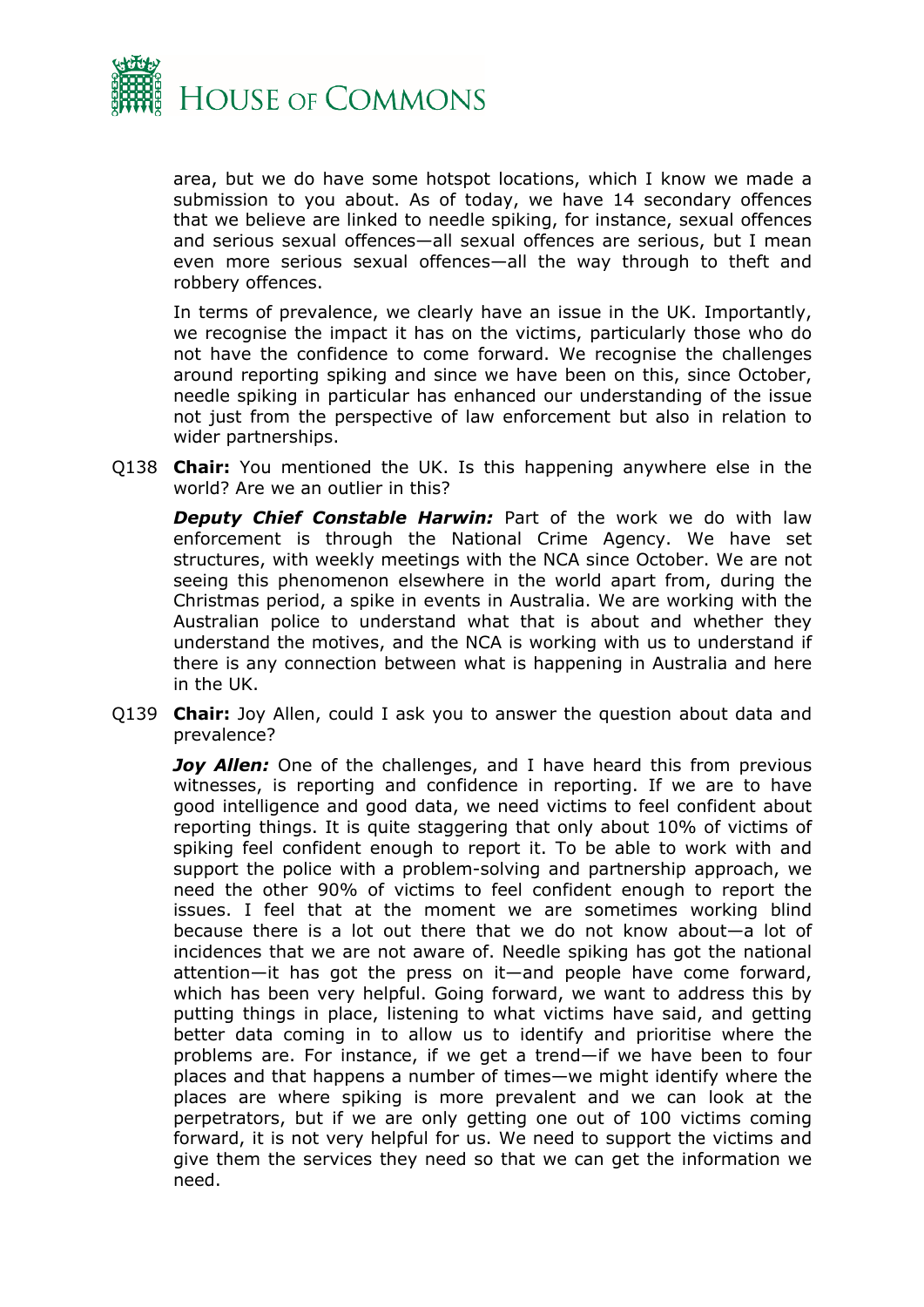

**Chair:** Thank you. I will ask Diane Abbott to ask some questions now.

Q140 **Ms Abbott:** I want to ask our witnesses to reaffirm that they think needle spiking is a new phenomenon. I was struck when we took evidence from a doctor who said that he had not seen any needle spiking before last autumn. While we can understand that people might have reservations about reporting spiking to the police, a doctor either sees victims of needle spiking or does not. Maybe Deputy Chief Constable Harwin could explain why this is suddenly a real thing and not just a media phenomenon.

*Deputy Chief Constable Harwin:* First is the volume of calls received by the police service about this type of offence. We have not seen that before. Recognising the challenges about the different ways spiking can be recorded is clearly an issue that is starting to emerge. Universities were starting to raise the phenomenon of students saying they were worried about going into the night time economy because these things were happening to their friends and colleagues. We have not seen this, or the scale of this, before. In my role as national police chief lead for drugs, linking to all forces, when I started to have conversations with all forces, I found that each force was experiencing some level of reported incidences of needle spiking.

At the same time, we started to work around social media to understand what was being reported there and found there was lots of activity and concern, and a fear of crime around needle spiking from family and friends. Some work that has been coming back from the charities has highlighted more people coming to them for services.

Going back to health provision, when someone is needle-spiked, there is clearly a health need in terms of blood-borne viruses and disease. From our side, if this is happening, we need to make sure people know where to go to get the help they need, even if they do not want to make a complaint. We need to make sure individuals get the support to make sure there are no other consequences for them, let alone also being the victim of crime.

The volume of reported incidences and feedback, particularly from student unions, are issues—this is different—and that is why we have done all the things that we have done since September and October around new national working groups, working with all forces around investigation plans and so on, from first trying to understand the motive—because that is still not clear—all the way through to what more we can do to stop the offending. The reality is that the only way we will stop this is by stopping the offending, and if I am honest, that is what we have to do—we have to do that.

#### Q141 **Ms Abbott:** Do any of the other witnesses want to come in?

*Joy Allen:* I can give you an example from Durham, my force. Between October and December, 82 spiking incidents were reported. Of those, 37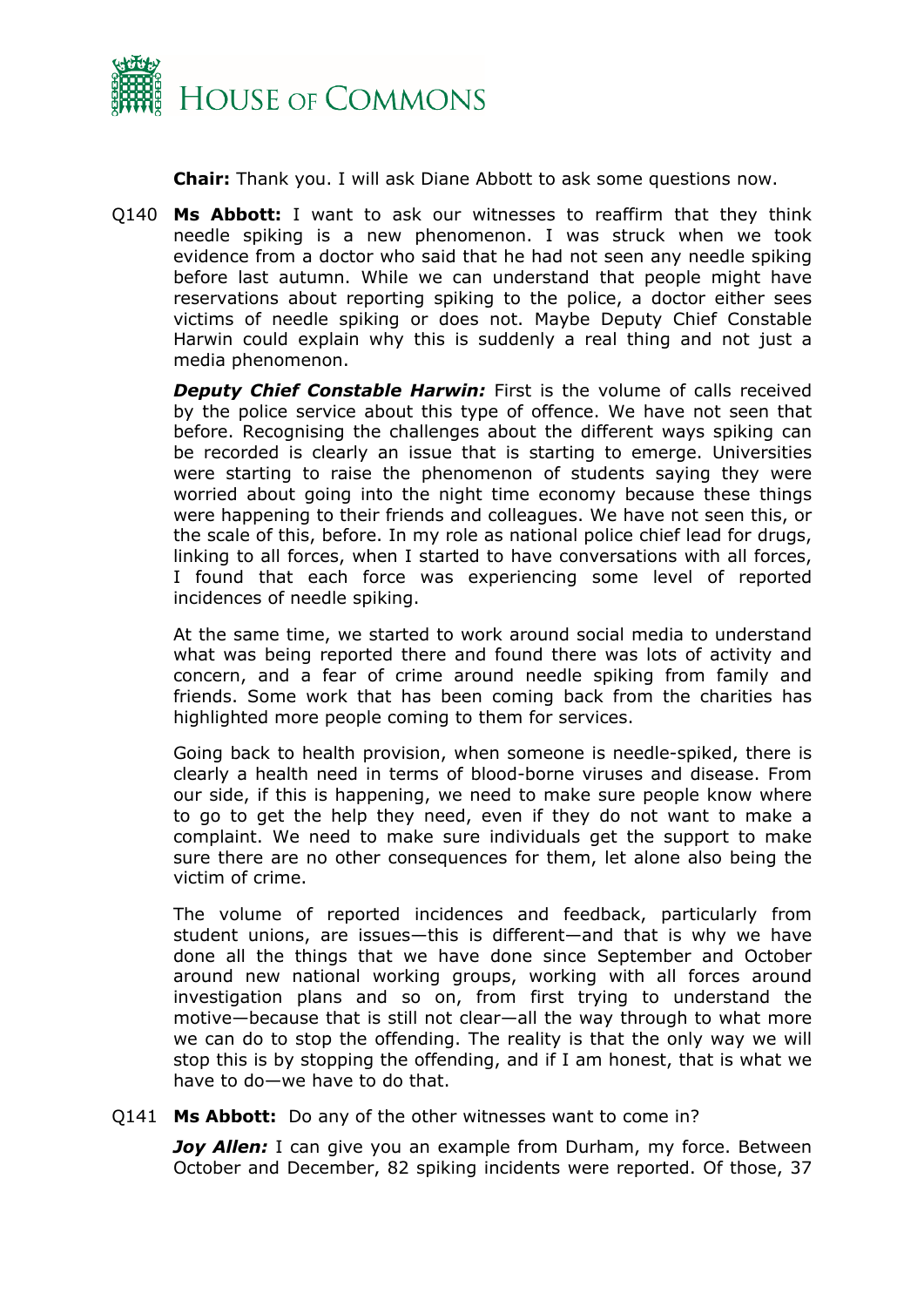

were thought to be injection-related. After investigation, that number was reduced to 25, but that is still a significant number and it demonstrates a trend. As sometimes happens with a local MP in a university town, students were going to Mary Foy, our local MP, to report some of these things. Thinking again about the confidence in reporting—in coming forward—I think that number is just a drop in the ocean, because we know that a lot of people are not coming forward, but that does give an example of what is happening in my force area over a particular period.

*Dean Ames:* I concur, from the London perspective. Drink spiking has been an issue for many years, but needle spiking is very new.

Q142 **Ms Abbott:** To DCC Harwin: what difference would it make to the policing of spiking, particularly needle spiking, if there was a specific crime code for spiking?

*Deputy Chief Constable Harwin:* First, in terms of being able to identify it more quickly, nationally. While local forces should be picking up the trends through their systems, as they are doing, learning from what we have done around mobilisation and whether there is a national connection to the events is not as easy because we cannot get the data together as quickly because it might be spread over a number of offences. Even if spiking is not an identified specific offence, an offence being flagged as linked to a spiking event—whether drink-related or needle spiking—would help us to pick it out more quickly.

**Ms Abbott:** Making it easier to collate data.

*Deputy Chief Constable Harwin:* Yes, it does, and importantly, as Joy Allen said, we want to show the connection. We might get lots of calls about the same venue or location, and there may be a theme with other similar locations in one part of the country, but the same offender could be committing the offence in another part of the country, and the reality at the moment is that we cannot flag it easily as we would like to be able to without a lot of work, which is what we are doing at the moment around needle spiking. The reality is that we cannot readily connect offences or offenders straight away. It would help us to be able to identify the offence.

Q143 **Ms Abbott:** Have there been any successful prosecutions for drink or needle spiking which have not been linked to sexual assault or robbery?

*Deputy Chief Constable Harwin:* There are some ongoing investigations. It is a bit too soon to say. I cannot go into detail because it could compromise the investigations. Dean Ames will be able to tell you about the work we are doing on toxicology and some of the early results coming back from that work that would give us some indication of whether it is more feasible that someone could have been needle spiked because of the way the offence might have been committed. That work is in an early stage. Since October, we have had no positive outcomes in terms of people going to court. We recognise that the number of people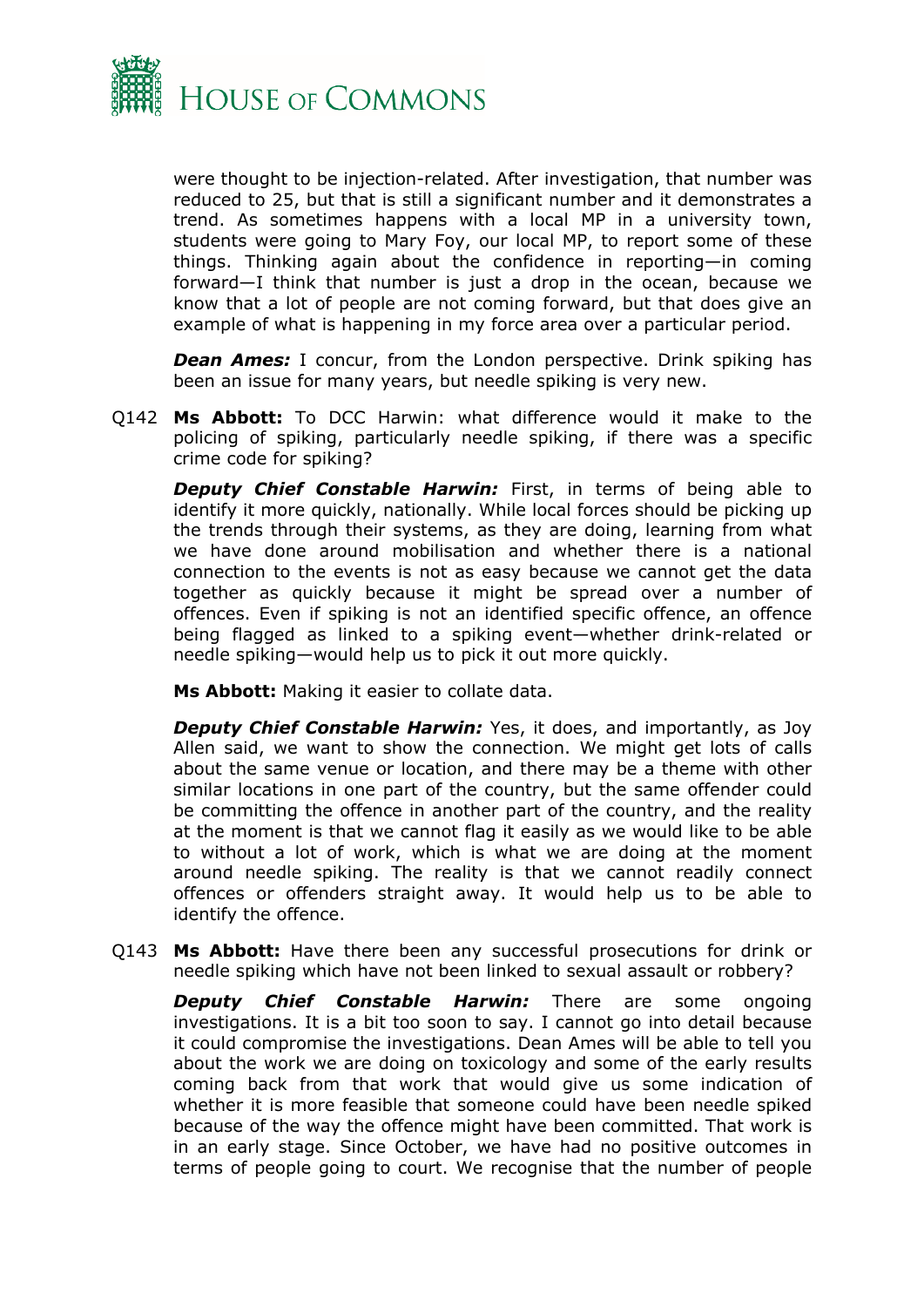

being prosecuted is too low. Despite the work we are doing with all forces to make sure we share practice and improve our response, the reality is that we need to do a lot more offender work: first stopping people, but recognising that they are committing a serious offence here and changing the behaviour of individuals, which is not just about when it is too late when they have already committed the offence—but all the way through to before people even considering committing the offence. Again, we need to work with partners on that.

Q144 **Ms Abbott:** Why have there been so few prosecutions? Are you are saying that is because victims do not come forward and report.

*Deputy Chief Constable Harwin:* It is a mixture. First, if it is not reported, we cannot investigate it. If a third party, say the university, reports it, we can still investigate so I can give you an assurance that just because the victim has not reported it does not mean that we cannot do anything—we still do.

Secondly is the question of how long it has been since the offence was believed to have been committed that it is reported. Dean Ames will talk to you about the toxicology window of opportunity to get the best results.

Thirdly, and importantly, is taking account of the way this horrific offence is committed. Predominantly it is happening in a crowded place and it becomes more difficult if it is reported late after the offence. An important and clear message is that that does not mean we do not investigate it, but identifying potential suspects later means trawling CCTV whereas we could have captured some evidence at the time, through personal devices and so on, and caught the suspects at the time. I do accept it is very difficult for victims because the effect of a needle spike could come 30 minutes after it has been administered.

For me, this comes back to how we work with industry to make the environment very hostile for offenders, saying that we are not going to accept this in any venue, private or public, and that if people do see suspicious behaviour, they should report it to us early and not wait for the offence itself to be committed so that we can intervene if we believe there is reason to be suspicious. Unfortunately, we get very little intelligence about offenders. We need to do more with our intelligence systems and we are doing so.

Q145 **Ms Abbott:** We know that some cases have made it to court. What was different about those cases?

*Deputy Chief Constable Harwin:* Some of it is to do with the window of opportunity around the investigation and if more evidence is collected at an early opportunity. Some of it will be if it is a repeat offender, and we have seen a connection between offences and—without going into too much detail—can therefore start to show some of the digital examination work that we will do to locate individuals at certain times of the day in certain locations. Also the victim and witnesses to the offence may be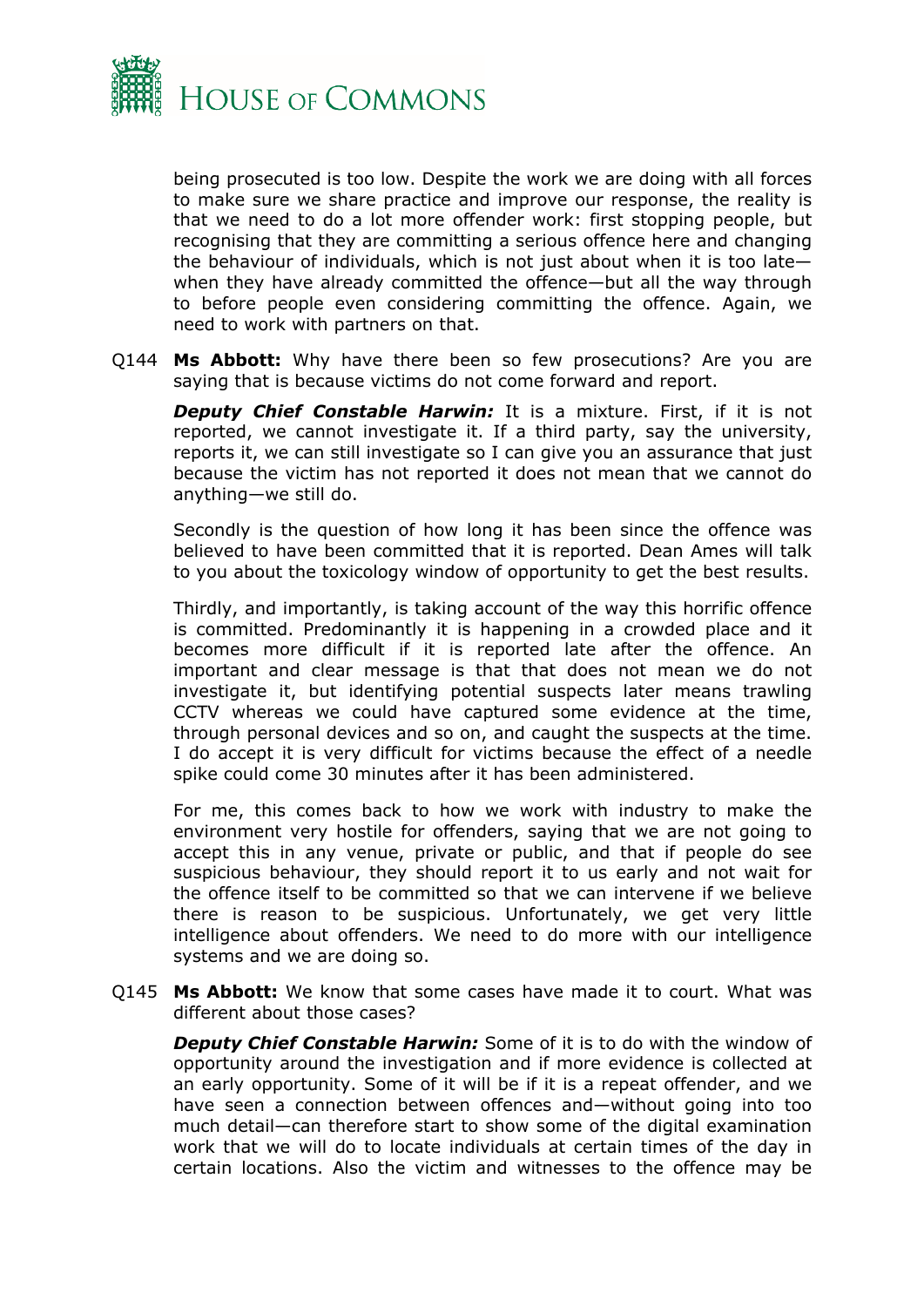

able to give us more detail about the potential perpetrator, which supports a stronger case for prosecution.

Q146 **Chair:** You mentioned flagging spiking on the system so that you are able to identify data much more easily. Are you saying that there does not need to be a change to a specific offence of spiking but that your computer system needs to be changed so that you can flag spiking? Is that what you are saying?

*Deputy Chief Constable Harwin:* Ideally we would have a specific offence of spiking but in the interim—and we are doing some of this for the needle spiking work—flagging spiking within the systems of how crimes are reported nationally through the regional crime units and so on would help us to identify the picture quickly now. My personal view is that in the longer term we need a separate offence for spiking because, first, it would highlight the importance of this crime and, secondly, and importantly for me, it would show how important we see it is to do everything we can to stop it in the first place.

Q147 **Chair:** So now we have that flagging on the system as an interim measure?

*Deputy Chief Constable Harwin: Yes, and that continues to evolve* because of the learning from needle spiking. We have that interim fix, but it is not the long-term fix we need. There are other things we could do to make it better, which would make it better for victims as well.

Q148 **Tim Loughton:** Clearly the big problem in this area is the lack of data, particularly around needle spiking, as it is more recent. The evidence that we had, largely from surveys and from students, which is obviously quite a rich source, said that only about 25% of incidents are reported to the police. For a host of reasons, it is not reported. The incidents that are reported to the police tend to be reported too late for the reasons you have just mentioned, DCC, and where you need to have quick testing. It looks as though probably there has not been a successful prosecution just for spiking. There have been prosecutions for sexual, financial and criminal offences in which spiking was a tool, but the prosecution was not for spiking. You agree that on the face of it there have been no prosecutions for spiking per se, other than there may be some ongoing things that you cannot, quite rightly, go into detail about, which is part of the problem, and I would like a comment from everybody on this, just to understand why. We have heard that about a third of spiking happens at private parties—preves, as they are called—according to students or whatever, rather than being perpetrated by a criminal unknown to the victim, probably, who are spiking for sexual gratification or, as we have heard, cases of people being taken off and having their cashpoints cleared and things like that.

We heard from witnesses that quite a lot of spiking is for kicks, which is extraordinary and seems so sadistic. As the DDC said, it is abuse, no different from punching somebody in the face in a nightclub. It is spiking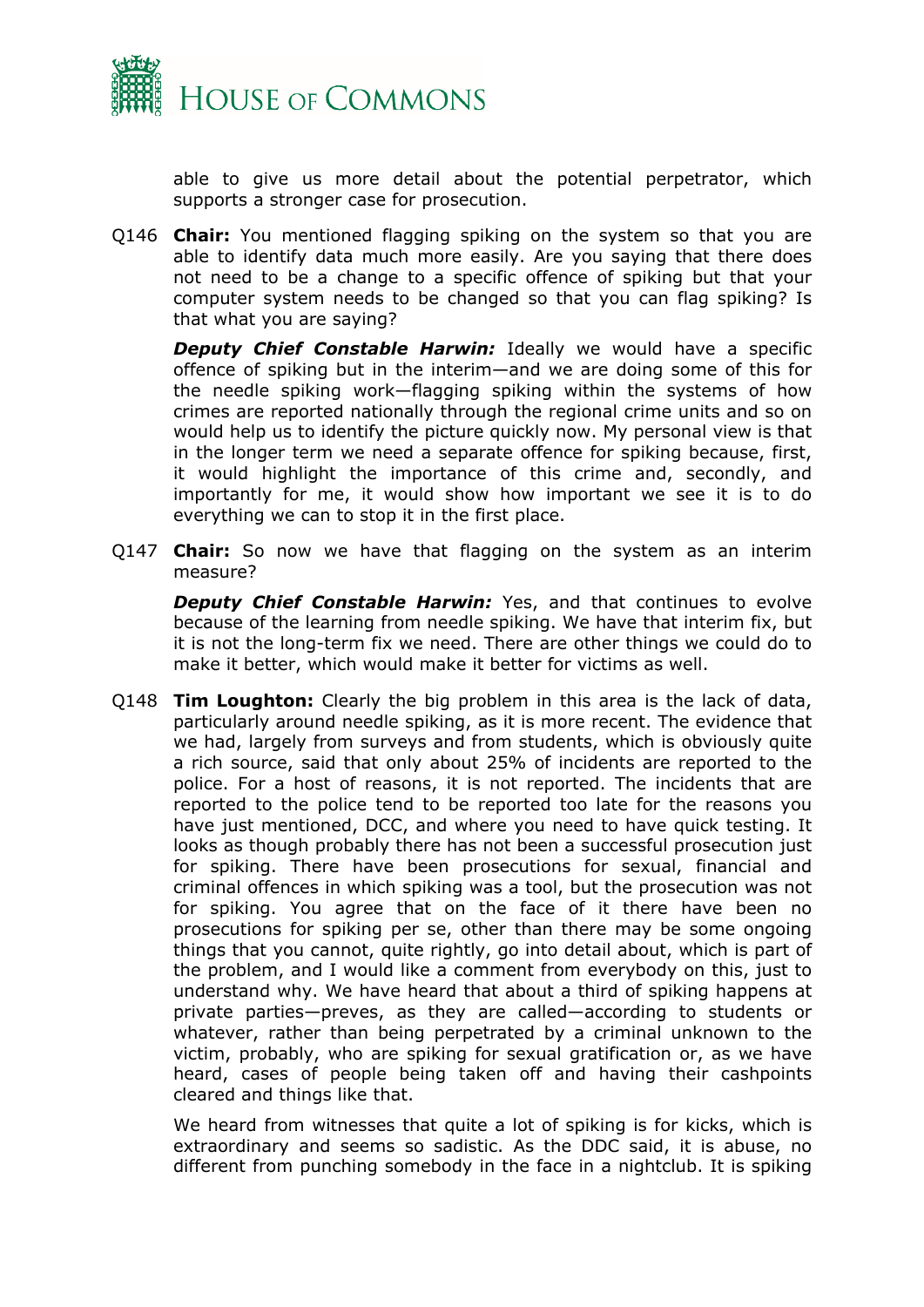

people to see them make fools of themselves. How true is that? Why do people do it for kicks? Is that a large part of it? What can we do about that, where clearly there is not a clearly prosecutable sexual or financial offence at the end of it? DCC, do you want to start?

*Deputy Chief Constable Harwin:* Yes, I am very happy to do that.

Part of the work we have done with the National Crime Agency is to engage their major investigations teams, their behaviour-assessments scientists ultimately—and again without going into detail because we do not have enough time. They would support an ongoing investigation, particularly where we see a series of crimes, trying to get underneath the motive.

The initial work, which continues, evolves as we get more information into the system, including on toxicology and so on. It shows the extremes of individuals seeing it as fun—which it is not: you can go to prison for a substantial amount of time if you are caught—through to individuals targeting victims, predominantly females, with a view to inciting continued fear of crime and looking for control, so not wanting females to go into the environment of the night time economy. We have seen four elements so far and the work of the assessment team suggests there are certain ways we could target our interventions around them. For individuals who see it as fun—I say again here that it is not fun; I must emphasise that—it is about changing behaviour and recognising that spiking is not fun. There is more opportunity through targeted campaigning, using the influence of the victim's voice, to say perpetrators need to understand the impact that spiking is having on the individual. Restorative justice is a good example of that, putting the victim in front of the perpetrator.

Campaigns will not work for the extreme piece. That is more for law enforcement—wider policing tactics—to identify and prosecute perpetrators. Again, that will not be just about spiking but will include other things.

With regard to are we clear about what the motive is, no we do not know exactly why we are seeing these numbers. We are working to hypothesise from believing it is fun all the way through to the extremes, looking at different tactics to address those issues and, importantly, focusing on the offender. I have said it already: the only way we will stop this offence is by targeting the offender, firstly through getting the offender to not commit the offence, particularly at the level of seeing it as fun, all the way through to making sure we are putting before the courts those who spiking intentionally, including to induce fear of crime.

*Dean Ames:* My perspective is that victims in a home environment tend not to report. Samples we have examined through forensic testing so far relate to incidents in the environment of the night time economy and not to the home environment. Awareness that there is still a window of opportunity to detect drugs several days after an incident, and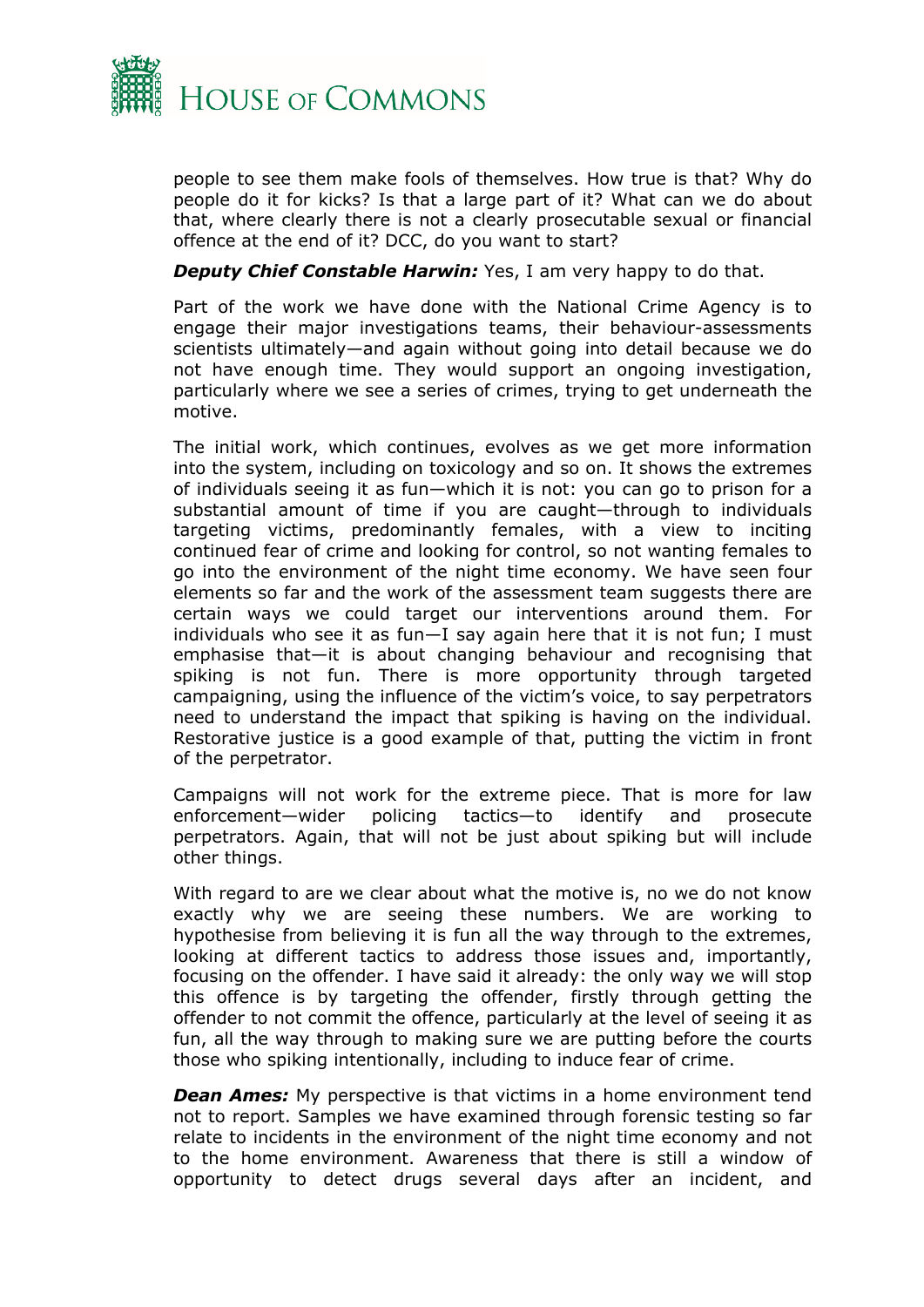

encouragement of victims to report, would help because there is still an opportunity to find evidence in support.

*Joy Allen:* What we don't know, we don't know. The perpetrator side is difficult. We have put a lot of focus on the victim's voice but we need to focus on perpetrators. One of the things I would like to do is through something like Crimestoppers: if anyone has a friend doing this for kicks, it is a crime and we want them to report it, and if they want to do it anonymously, they could do it via the Crimestoppers. Having more people coming forward when they see spiking happening or know about it happening might be one way we can get to understand what is happening and why.

Also, Crimestoppers has a facility for young people—Fearless. A lot of these incidents happen around young people. It would be good if we could encourage young people to share information about perpetrators people who could be their friends who are doing this, sometimes for kicks. We need to get more information coming through because not enough people are reporting and we want to encourage people to come forward and flag the perpetrators up to police officers because we want to know who they are.

Q149 **Tim Loughton:** We heard evidence last week from Michael Kill, head of the Night Time Industries Association. Clearly there is a big problem in nightclubs and clearly that is where needle spiking is more likely to happen, on crowded dance floors where people are in close proximity. The stewards, staff and others should be a rich source of information. They know who is going in and out and they see what is happening. Michael Kill made the comment that when nightclubs hand over details of incidents to the police, "It just seems to fall flat". He is quite senior in that industry. Is that a fair comment? What initiatives are the police now taking to say, "Right, we need to talk to those people and get their take on it because they are there"?

*Deputy Chief Constable Harwin:* We gave you a submission on hotspot locations. Those areas are now part of the response to the issue that is taking place. In terms of sharing information, proactive looking to identify individuals that are suspicious and ultimately, potentially, are committing offences, all the way through to longer-term data sharing, are being developed. The important issue we have there—again, I cannot talk about individual cases of maybe where someone has given information and nothing has happened, but that is not good enough; it is not where we would want to be from a policing perspective—is that we need to make the environment hostile for potential offenders so that they know we are looking, that we are looking to identify them, and ultimately, that information is going to be reported to the police. The challenge around all this is always that it takes a bit of time, while recognising, as the security industry knows well, a real challenge around resourcing recently and that therefore probably some of them do not have the same capacity as in previous years. For us it goes back to data sharing. While some partners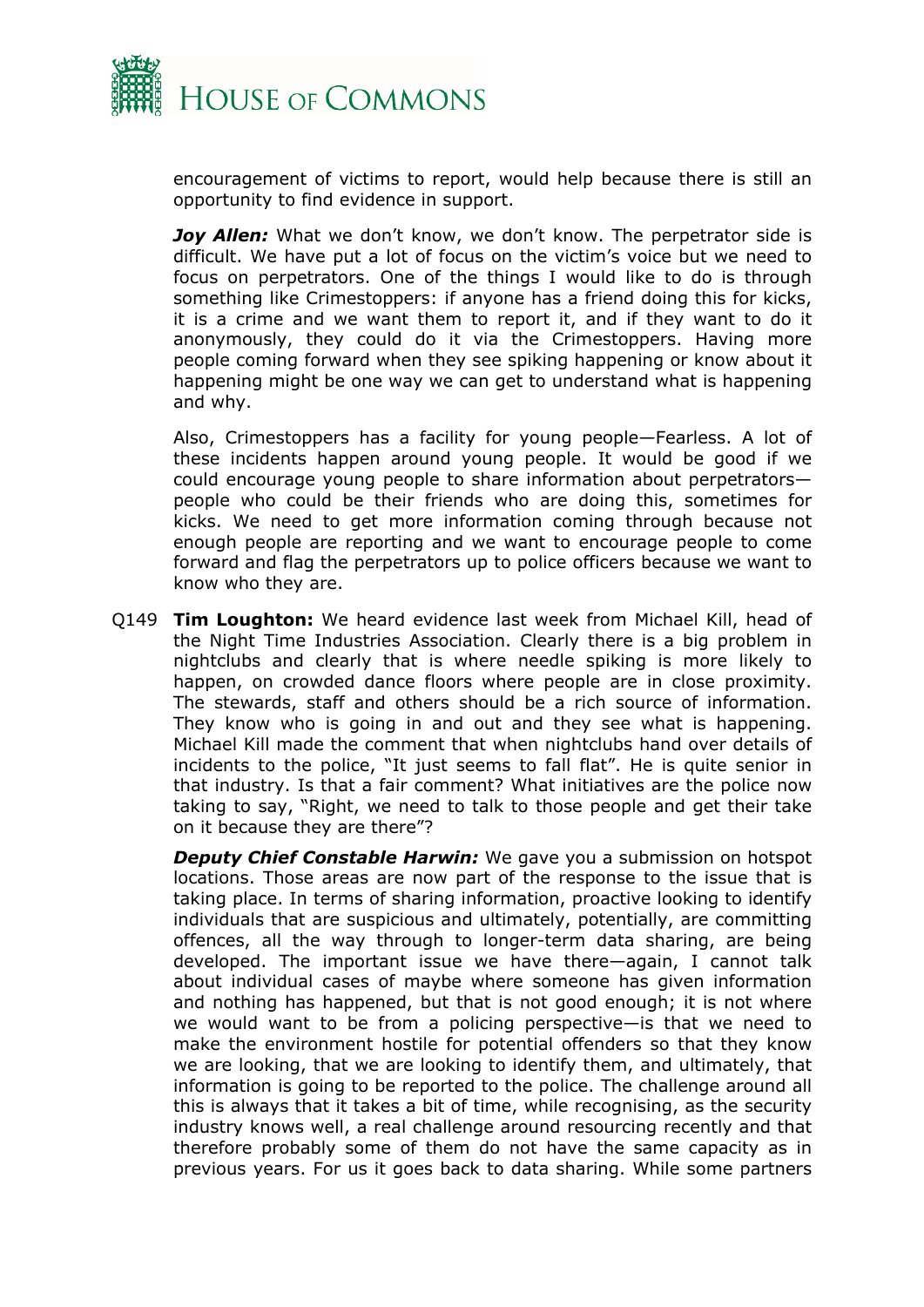

may want to hide behind data sharing, my view is that under the Crime and Disorder Act, we can share this information because it is about saving lives and ultimately reducing crime.

Q150 **Tim Loughton:** Do you think there is a bit of a mind set—again, we got that impression—from the police and A&E, so that when victims do turn up at A & E, the default position is they have just had a bit too much or perhaps they have been taking drugs and their situation is self-induced, so rather than asking the next layer of questions—particularly when you have friends with the victim saying, "Hold on. One minute she was fine and the next minute she was completely all over the place. That is not the natural progression"—people still think, "Oh no, she or he's had one too many," or whatever?

*Deputy Chief Constable Harwin:* Trying to identify the difference between someone who may have had too much intoxication and someone who has been spiked, and the offences that might have been committed as a result, can sometimes be very difficult. We need to come with open minds that potentially this individual could have been spiked. That is the kind of work we are doing with police services at the minute if they get a call. It is also not just waiting for the call to come when a person has been a victim, but intervening if an individual appears to need help because clearly something is not right. It is intervention by any of the partnerships, including friends, saying, "Something is not right with you. Let's put you into a safe location. Let's try to understand what has happened, and if there is a medical need, let's get medical support." Ultimately, if we believe an offence has been committed, that a person has been a victim and we can follow the contacts.

As you can imagine, the night time economy is often a complex situation for staff, bearing in mind they are dealing with lots of different things at different times and in quite difficult circumstances, but that is not an excuse not to do the professional curiosity of asking what is happening here. It cannot be just a policing response, but that wider partnership response.

Q151 **Adam Holloway:** When this inquiry came up I asked my staff, "Why on earth would we be doing this? Is this a fashionable thing?" and they both—two women who had recently left university—corrected me. They both said they had friends who this had happened to.

To the deputy chief constable: obviously motivations are different but presumably you have been in an interview room with some of these people, so think about one of them and tell us what you thought afterwards about what their motivation was.

*Deputy Chief Constable Harwin:* The first question is why. It does not ever make it right, but when it is also the means to commit a second offence—a sexual offence or robbery—you can understand why they have committed the spiking offence. An issue for us is when we cannot see any particular gain for the individuals committing the spiking offence apart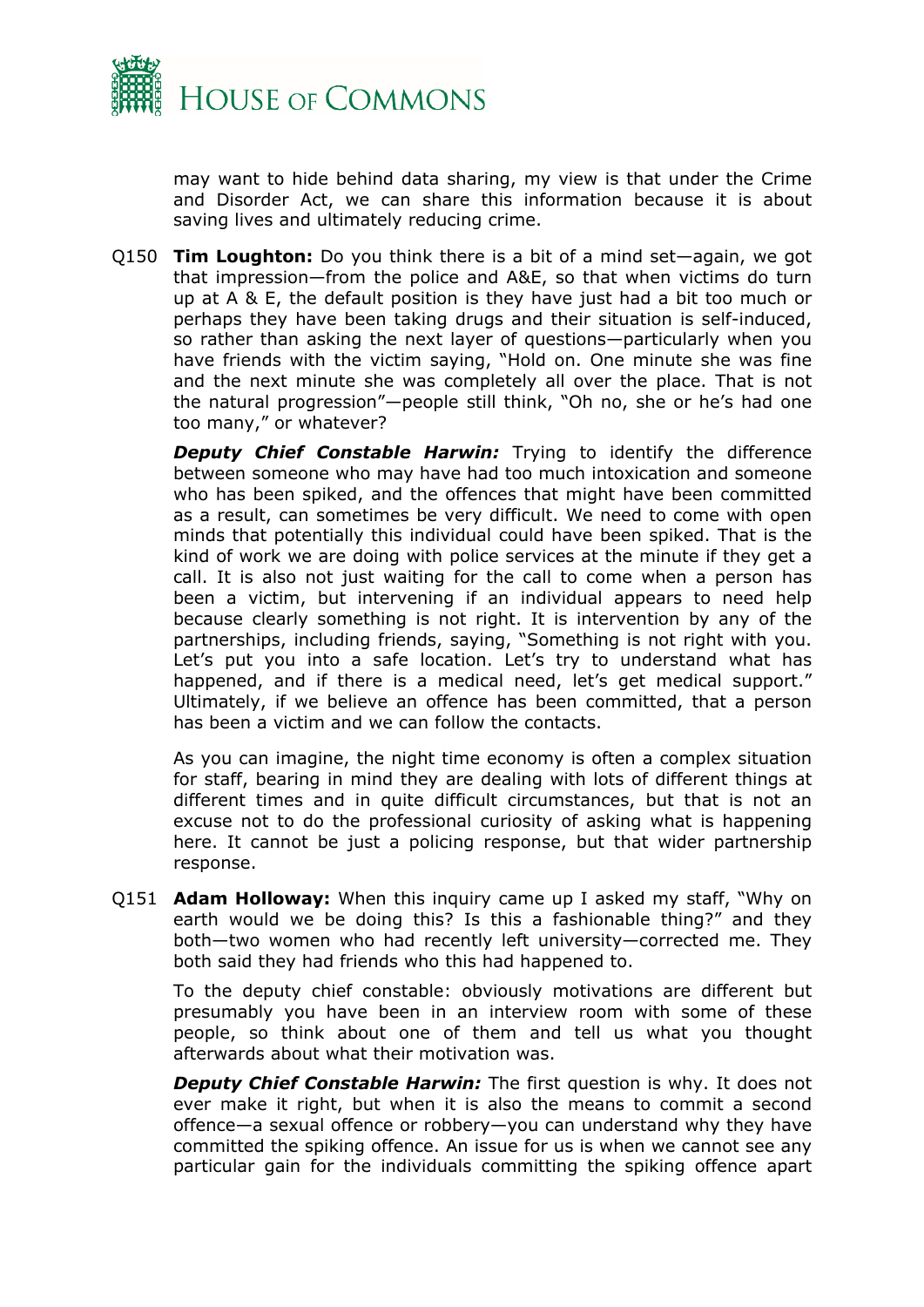

from the one extreme of making sure that the person feels uncomfortable enough to no longer come out into the night time economy, all the way through to it was really funny to see the effects. We get those extremes.

Q152 **Adam Holloway:** Think about one particular case.

*Deputy Chief Constable Harwin:* The incidents that we have more success with are the ones where individuals have committed the spiking offence with a view to a committing secondary offence.

The incidents that are seen as being for fun are the ones where we do not have enough time to interview the individuals or are not identifying the individuals we need to have a conversation with.

Going back to the other ones—

Q153 **Adam Holloway:** Think about one particular person—a guy, presumably. Think back to that and tell us a bit about what you felt.

*Deputy Chief Constable Harwin:* The issue around it is that they do not get any financial gain or other behaviour gains from it. They do not get anything; it is just that they have managed to have the opportunity to see the effect on an individual that they may not have had any previous contact with, somebody they have never met before. They have seen a very quick response—and it is often very quick—and an impact on the victim. What that kind of perpetrator does not see—this is from conversations with any offender—is the consequence of their action, and not just the there and then, but what it feels like for the victim.

Q154 **Adam Holloway:** I am sorry to press you, but can you just try to think of a face and think of an interview, and tell us what you thought, coming out of that particular interview, was the motivation?

**Deputy Chief Constable Harwin:** Why? Why would you do it? First, it is horrific. The reality for me is that there is no sense behind it. Why would you do it, apart from if you are getting a kick from seeing the effects? The reality is that if they are doing it, they need to understand the consequences. My frustration is that they also need to understand that it is a serious offence.

Q155 **Adam Holloway:** A final attempt: can you think of one particular interview and tell us what you thought, during that interview and afterwards, about the motivation of that particular individual?

*Deputy Chief Constable Harwin:* It is that piece of not understanding why you would do this. Why? You do not understand the consequences of what you have just done.

Q156 **Chair:** I think Mr Holloway is trying to ask you if there is one particular case you could refer to that perhaps was a successful prosecution. What was the motivation of that individual in that case and what did you think when you came out from the interview?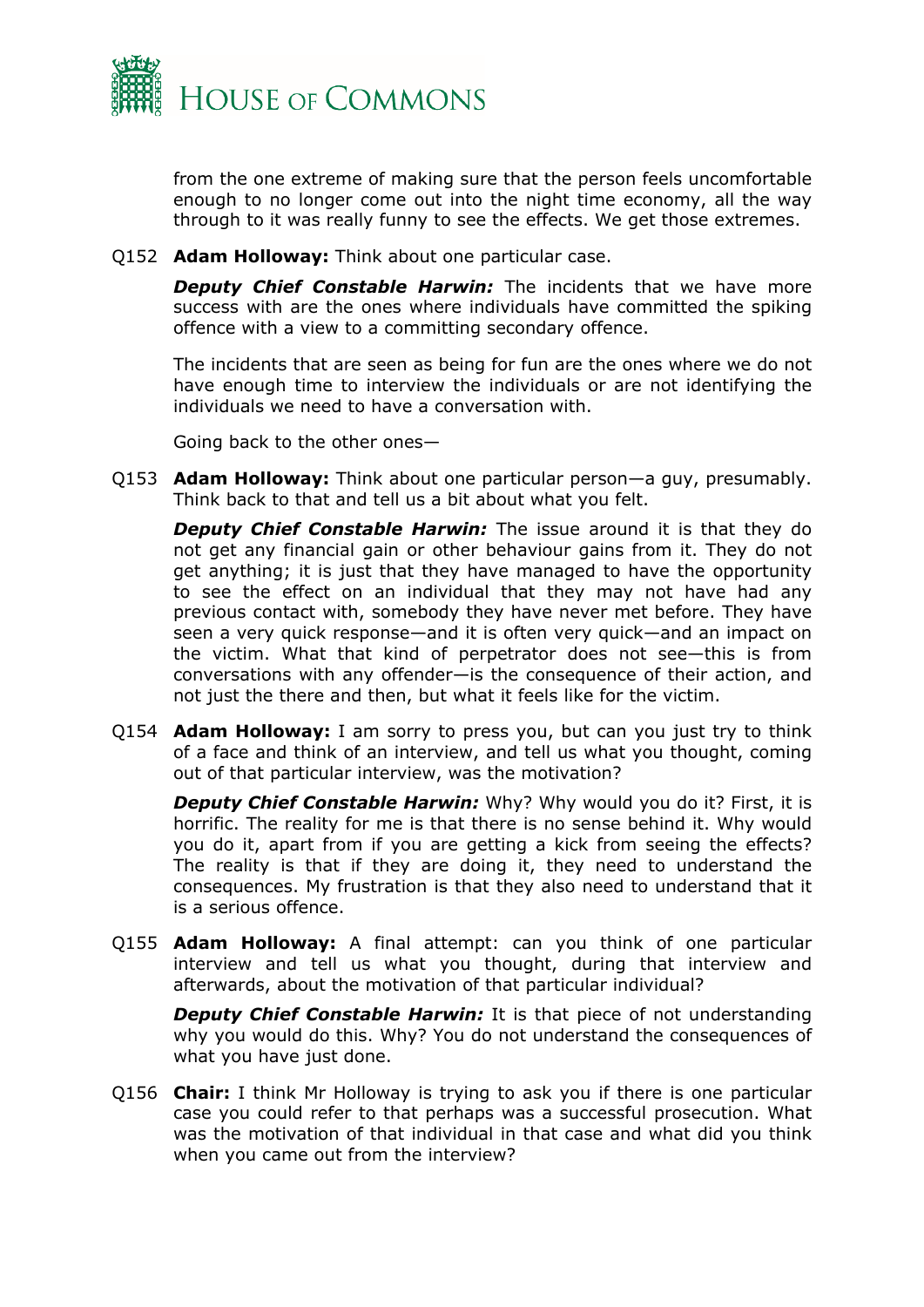

*Deputy Chief Constable Harwin:* My point, I suppose, is that I am giving you generalisations about what I know from the investigations we have been told about.

Where we have had success are cases where there have been secondary offences and supporting evidence. I hope that answers the question.

**Chair:** Okay. It might be helpful—

*Deputy Chief Constable Harwin:* I hope you appreciate that I wasn't—

**Chair:** You are probably not interviewing, yes.

**Adam Holloway:** Have any of you other guys interviewed these people?

**Chair:** I am not sure we can do that, Adam.

**Adam Holloway:** It is an important point, isn't it?

**Chair:** It is.

**Adam Holloway:** It goes back to why is it happening—why is this taking place?

**Chair:** I don't know whether you might have an opportunity to provide some reflections to us, if you do have officers who could give us some examples of what their understanding was of the motivation. Okay? Thank you.

Q157 **Simon Fell:** Picking up from Mr Holloway's point, Deputy Chief Constable Harwin, I think you spoke about 14 secondary cases, which is a staggeringly low number from the primary cases. In your minds, what drives that drop off? Is it that people are not coming forward? Is it that you are not seeing the secondary crime because you are not necessarily picking it up? Is that people are just going home and then there is no evidence base to do anything with?

*Deputy Chief Constable Harwin:* I think it is a mixture of those things. First, clearly some will see being the victim of the secondary offence as more serious than the original spiking offence. We get evidence such as, "I don't know if something happened to me or not. I am not certain if I have been spiked or not," so we get into that dilemma for the victim of being not certain and so not reporting it.

Spiking is a serious offence in itself, but in our response to other serious sexual offences, the well-established protocols of the sexual offences referral centres will kick in where, as we are now doing for needle spiking, there is extra capacity in terms of support for the victim. The SARCs are a good example. A victim would be referred to the SARC, samples would be taken and there would be ongoing support for that individual looking to make sure that they are not just supported there and then, but also through the ongoing investigation. There is an extra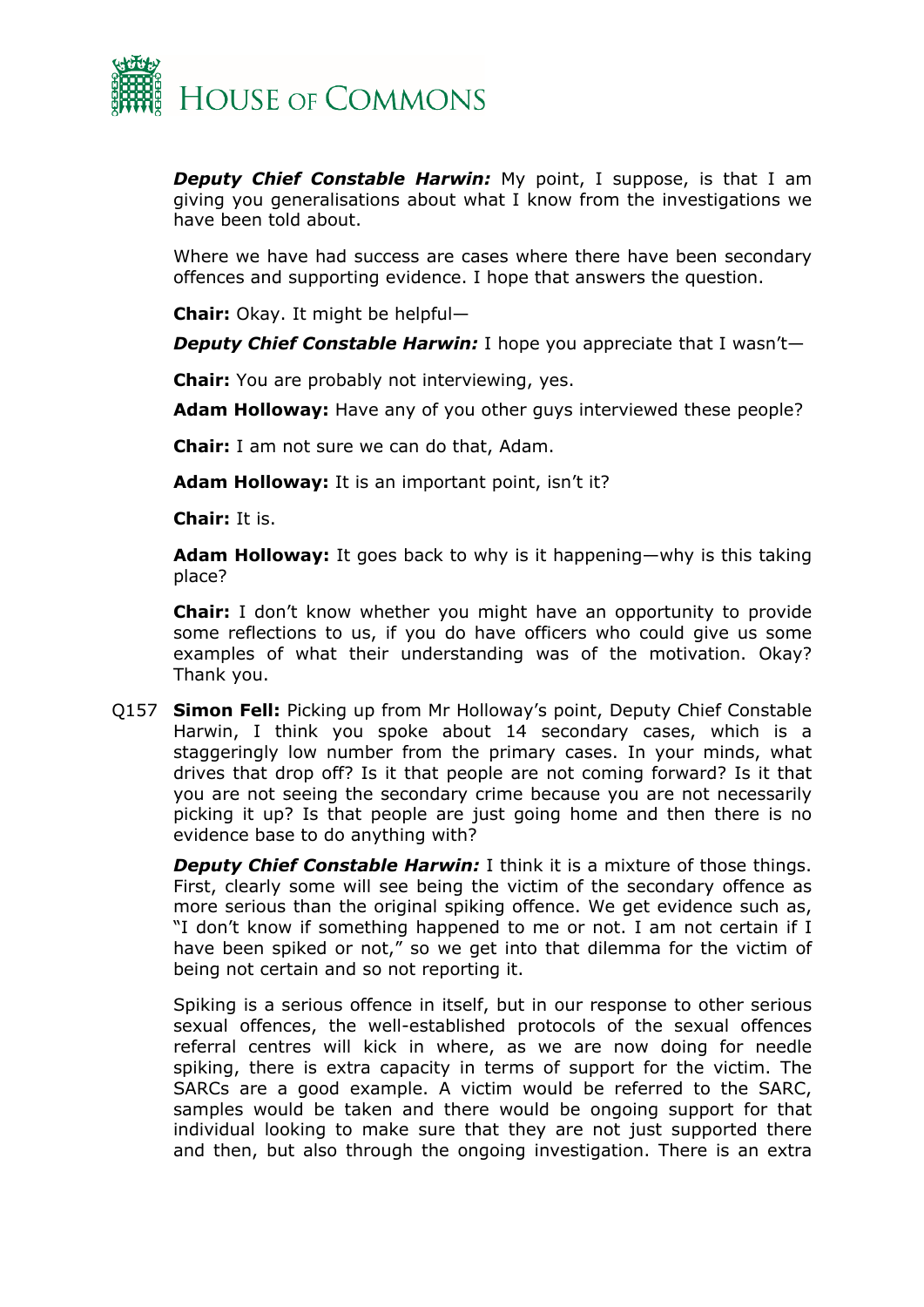

layer of investigation because of the secondary offence that will not necessarily be there for that first offence.

The point I go back to, because it is so important, is even if it is through third parties that these offences are reported, it helps us to build the picture to do what we are trying to do, which is catch the offender. As the commissioner touched on earlier, the fact it may have been at the same location on a number of occasions provides us with an investigation opportunity to do some work with the industry and the location, without going into the details of that now, to say where is the commonality and what may have been happening in that location at that time and at these events.

To me, it is a mixture of all that and the reality is that the protocols that already exist and are well established around the secondary offences provide an extra layer of support and, ultimately, hopefully, confidence for the victim as well. We need to get back to spiking so we will talk a little bit about the A&E piece and everything else we can do around that.

Q158 **Simon Fell:** Thank you. Could I build on that for a second before coming on to the main point? I am interested in understanding how organised this is. We have heard from previous witnesses in other sessions of a lack of awareness about the spiking of drinks or physical spiking reaching certain age groups and demographics that it is seen as perhaps not a problem in middle-class wine bars but more of a clubbing thing. We are seeing some of those prejudices being broken down, but as a result of the lack of reporting and the lack of follow up through prosecution, we have a gap in our intelligence. I am trying to understand from your perspective how much of this you think is organised and is being driven by a controlling mind of some kind and how much of it is random activity?

*Deputy Chief Constable Harwin:* We do not know the exact detail of the levels. Motive-wise, it could be the extremes. Clearly for anybody to commit the offence, there has to be some organisation, individually or collectively. Offenders are going to have to have alcohol to put into other alcohol, or other illicit substances that could be used to spike drinks or for needle spiking, and will have to go with a means to deliver the effect.

The issue for us again goes back to trawling to see is there any connection between these offences across the country or region. That work does not just link into toxicology, because we may see the connectivity with toxicology, but goes through to online presences, both dark and open sources. Without going into detail now, at the minute there is nothing to say we are seeing a national co-ordinated activity but clearly we need to keep an open mind around that and that is an ongoing conversation we have with the National Crime Agency, recognising that social media is not confined to the UK, that there is an international flavour to it and looking to see if there is anything else happening outside the UK that can influence individuals in the UK to commit the offences?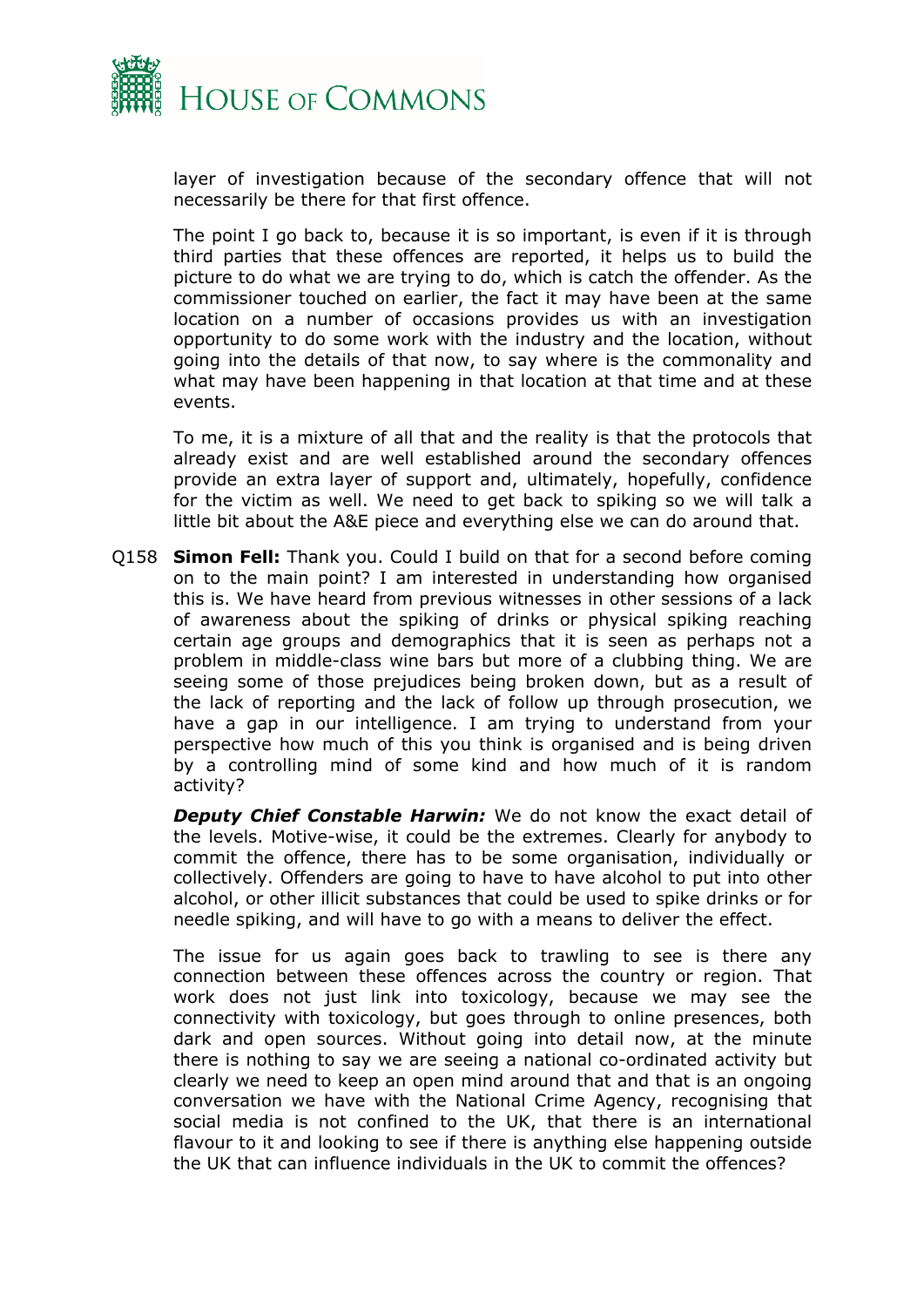

**Simon Fell:** Thank you. Ms Allen, you looked like you were chomping at the bit to get in on that.

*Joy Allen:* It takes me back to an earlier point. Sometimes the victims do not know who the perpetrator is and it is just one of these crimes that happen and seem to be invisible, but somebody is doing this. It takes me back to the point I made earlier. We want the people who know the perpetrator and know that this is going on to tell us who it is and why they are doing it. Some of the motivation is because we are a bit in the dark. We understand what is happening, but we need a lot more people to come forward to report to be able to give you any information about perpetrators and motivations, and how we can prevent the offence from occurring in the first place.

**Dean Ames:** I can also add some context. The vast majority of secondary offences are sexual secondary offences. When forensic toxicology analysis is undertaken the vast majority of samples detect alcohol in the victim, not drugs. Fewer than 10% of actual samples tested detect an additional drug. I would say that needle spiking is at a similar level, no more than 10%.

Q159 **Simon Fell:** Thank you; that is helpful and takes me neatly on to the next part. You have all spoken about co-ordination and trying to drive best practice. You all represent different parts of the establishment that will be responding to this. What co-ordination is going on to make sure that best practice is being shared? What are your views on whether a national strategy for this is what is required to crystallise what is good here and what needs to be done going forward? Ms Allen.

*Joy Allen:* PCCs are ideally placed to convene meetings from a partnership perspective, as we did in Durham, to bring people around the table to understand it. We have talked about the night time economy and the leading of the night time economy. In West Mercia, they have spent £9,000 supporting the training of bar staff in prevention to stop people being spiked, but it is very much about local solutions to local problems. University towns have their university drug and alcohol services—the pastors and people like that—as well as your local authorities, the police, and the students unions, so you have the right people who can engage and that is the best way to do it. You are absolutely right: if you get good practice it comes from a partnership approach, and that is where Commissioners, with the support that we have, in small pockets—I think this has been mentioned in previous sessions as well: Safer Streets, violence against women and girls support—but we need more of that to provide for more preventative services, more awareness-raising and bringing people around the table. It is not just about money; it is about how we can influence and get that information out to do the prevention side, to raise awareness and encourage reporting.

*Dean Ames:* I have worked with all police forces to develop the National Forensic Strategy to help to deal with this issue. It is very focused and the priority is the welfare of the victim; that is the key No. 1 priority.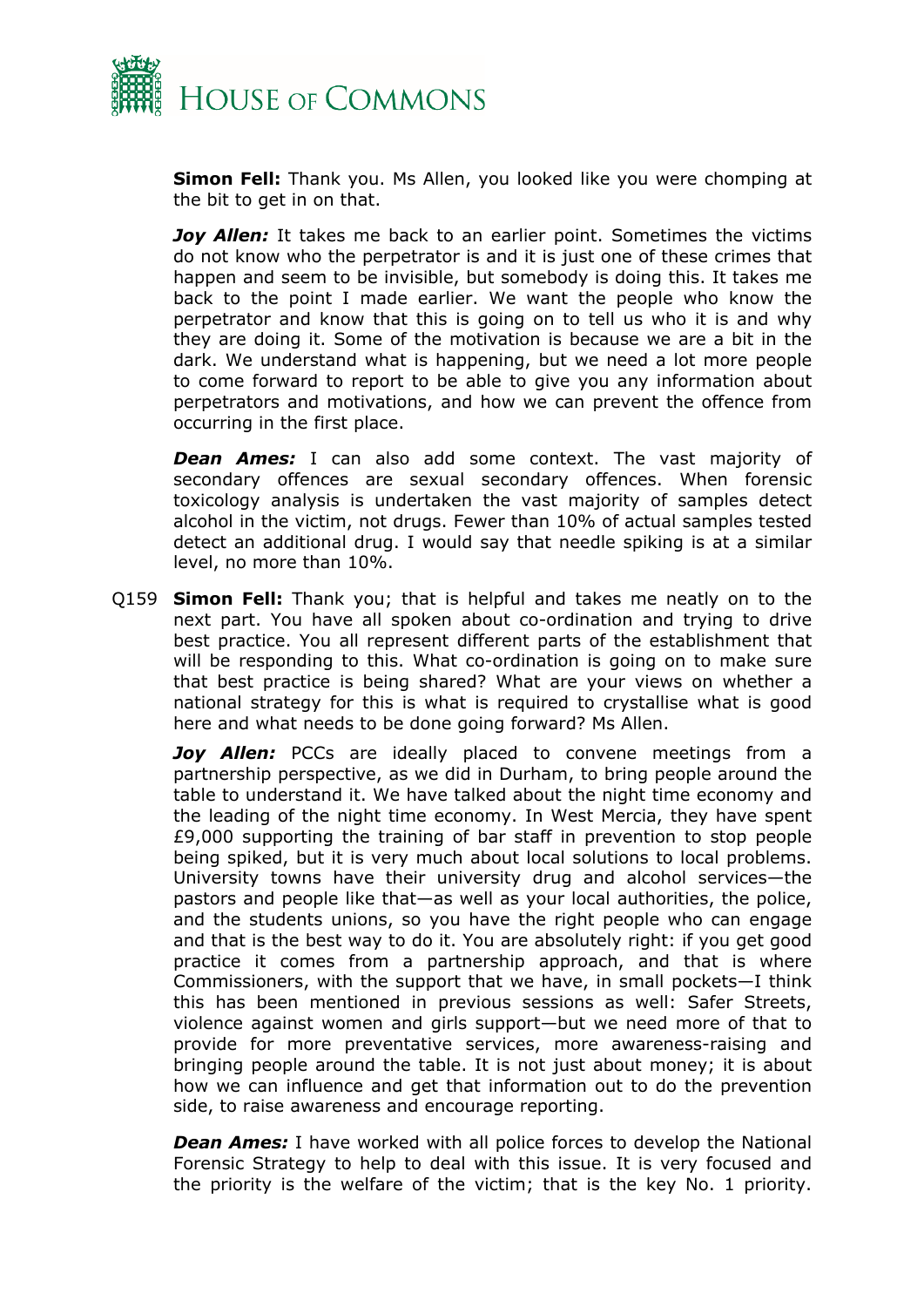

Secondary are the forensic opportunities that can arise and usually that means a prompt forensic sample of urine is taken. Police have earlyevidence kits that are readily available. As long as a urine sample is taken as quickly as possible, bearing in mind that the priority is the welfare of the victim, there are forensic opportunities to determine whether a drug has been used.

*Deputy Chief Constable Harwin:* Certainly from a national perspective, as we said in our written submission, when we saw the emergence of the needle spiking we triggered what is called the Gold Group, a national co-ordinating group, with all law enforcement. That includes all law enforcement internationally and nationally, along with key stakeholders from other areas of business, including the Home Office and APCC and, in terms of a law enforcement element, what are we doing and what we need to do. That links into a national tactical working group with all forces linking into us on a bi-weekly call to share practice and investigations, seeing if there is any opportunity to connect, and providing opportunities to see if there is anything nationally that we can help with locally.

What we certainly need to do links into the commissioner's point. The commissioners have a great opportunity to hold the community safety partnerships to account for what they are doing around this. They are already established and should be the ones to pick up some of these issues.

In terms of longer-term strategy, we do not want to deal with this in isolation. When you look at the profiles of victims, it does link into the work we are doing around women and girls. We are already working with my colleague, Maggie Blythe, who you have probably heard from or will hear from in the coming weeks and months, to see how we can link this into the framework for that work as well, because the reality is it is very much predominantly women and girls who are the victim in these offences.

Q160 **Stuart C McDonald:** I would like to ask a few questions to go into a little bit more detail about what was described as a toxicology window of opportunity earlier. Dean Ames, the first couple of sessions left me with the impression that it was quite a narrow window of opportunity, but you spoke about several days. Can you clarify that?

*Dean Ames:* The optimum time after an incident for a forensic sample of urine to be collected is within 12 hours. That is because there are some potential drugs that could be used that are rapidly metabolised and will leave the body quickly. Ideally, 12 hours is optimum; 24 hours is still a good window of opportunity. As days progress, because drugs metabolise differently, they will leave the body at different rates. At the moment we are allowing a forensic submission up to seven days after an incident to give the opportunity to detect a drug. Part of the learning from this approach is to understand what is the viable maximum time a forensic sample can still be taken and detect a drug. Three to five days has been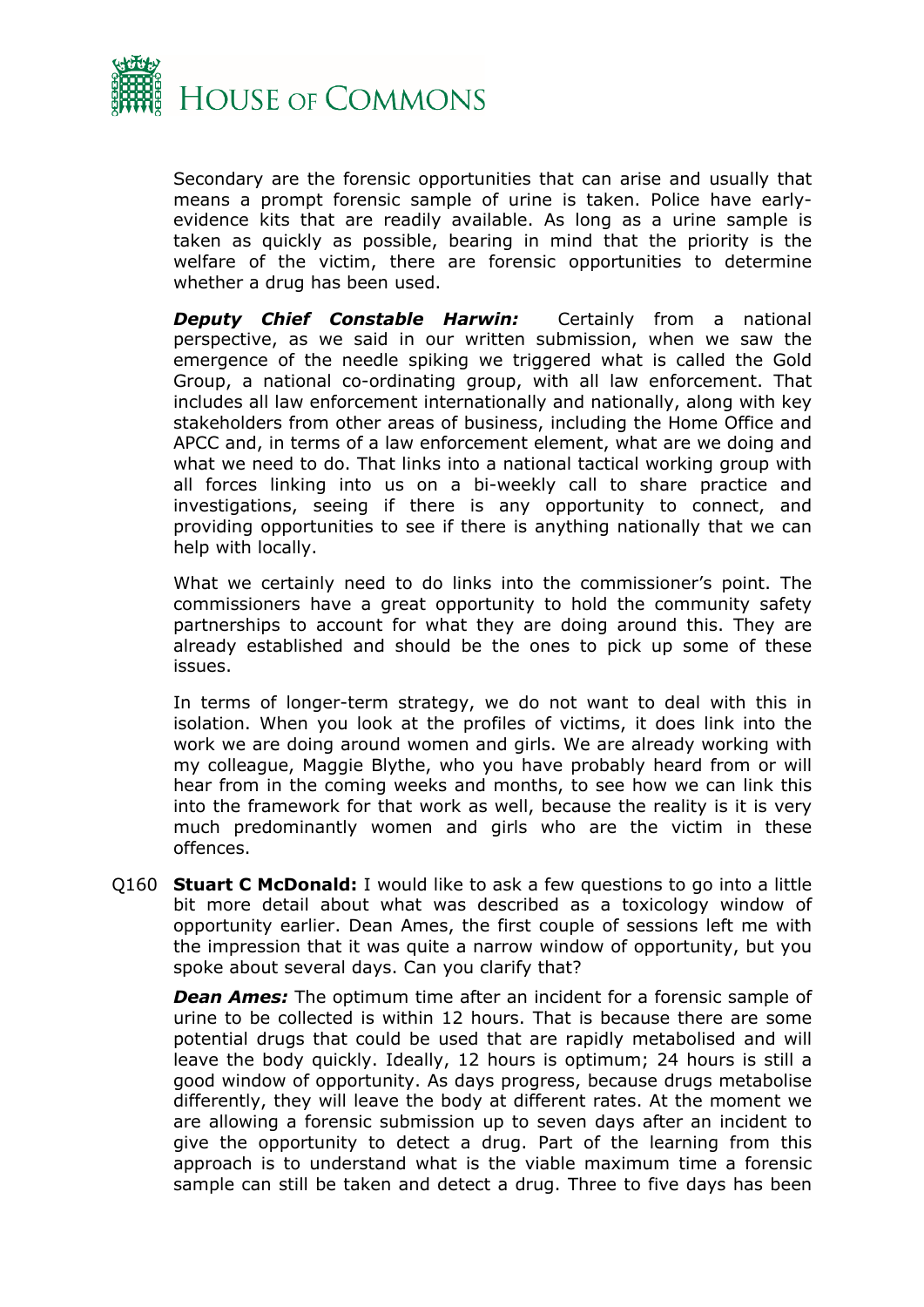

commonly the window of opportunity used by policing. We have extended it to seven just to maximise the opportunity, but I think three to five days would be the maximum for some slowly metabolised drugs; 12 hours is optimum, if we can.

Q161 **Stuart C McDonald:** The message we need to try to get out there is that even if 24 or 48 hours have passed, it is still worth—

*Dean Ames:* It is still worth it, yes.

**Stuart C McDonald:** I take it, though, that even within that seven-day window of opportunity, it is the earlier the better, and there is a significant drop off in effectiveness.

Whose responsibility is it to take that sample? There have been some references in the responses to our survey about the frustration that A&E did not take a sample and the police did not take a sample soon enough. Would it have to be taken by the police if it was ever to be used in evidence in a criminal prosecution?

*Dean Ames:* We need a chain of continuity. If a medical professional takes a sample, that is fine as long as they can be accountable for it. We have examined a sample in this current testing process taken by the victim. The victim took her own sample, stored it for two days and then we examined it. It does not preclude the building of the knowledge basis if this is happening but ideally for a chain of continuity you would want a proper rigid process that has clear accountability.

Q162 **Stuart C McDonald:** Would that cause complications with a criminal prosecution, though?

*Dean Ames:* Potentially it is something the defence could challenge, but ideally it would be a police officer that takes the sample. A police officer has the capability of taking a non-intimate sample. Early evidence kits are readily available to collect a urine sample.

Q163 **Stuart C McDonald:** When would police attend and take a sample, for example, if there had been a report? How does that operate?

*Deputy Chief Constable Harwin:* As soon as we get confirmation that there may have been a victim of an offence. Obviously when we can get to the victim, we should take that earliest opportunity to get that sample. That is how it should work.

Clearly, we do have the potential, as you have touched on already, of delays of reporting, and we do have examples—as have been given in evidence here—of attendance at A&E where people have been very poorly from the effect of what has happened. Again, there is an issue about who takes the sample when it is done at A&E.

We already have protocols from conversations we had with the A&E departments at the minute—and I think with your witness that came forward—to agree policy around it. We already have policy around SARC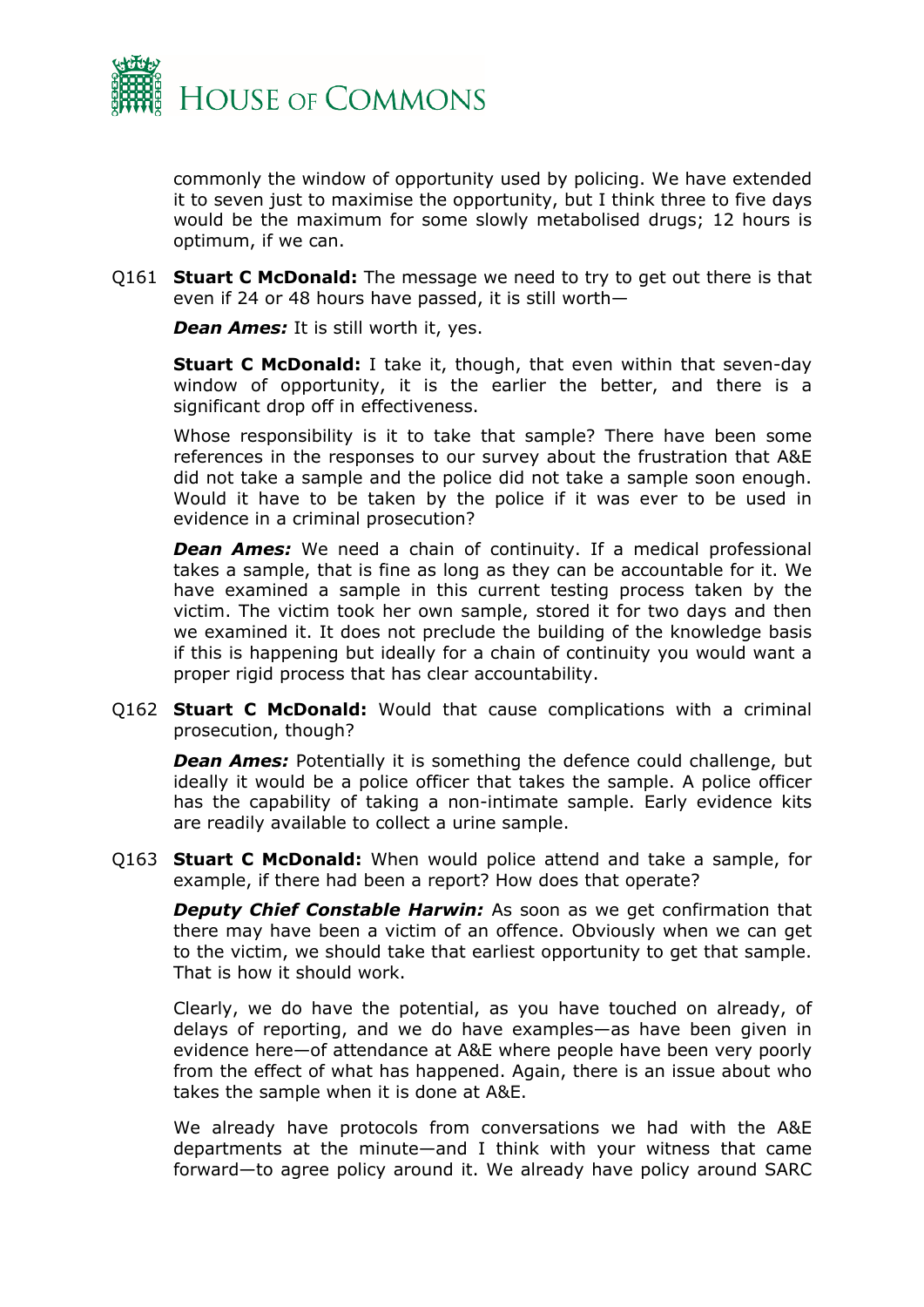

and the force medical examiner that she will come to take samples in the hospital. Clearly if the person is in a position where they are not capable, because of how ill they are, their welfare comes first, but the reality is we can utilise the FME structure to get samples if we needed to.

As Dean Ames said, frontline responding officers can also get that first sample if the person is fit to give it.

Q164 **Stuart C McDonald:** We have heard about a pilot that has been put in place by Norfolk and Norwich University Hospital supplying testing kits to venues and handing them out to potential victims. Apparently they can identify 1,600 compounds from a urine sample. A medical witness last week expressed some surprise at that. He said that was very different to the test they were doing in A&E. What are your thoughts on that? Does that provide a reliable test? Is this the answer to the capacity challenge that we face?

*Dean Ames:* I will put it into context. At the start of these incidents first being reported, policing had very little ability to respond and provide support to a victim. I could understand why policing had taken the option to use a drug testing kit. The problem we have with any drug testing kit that is now being used, that is now available, is that none of them has been verified and validated as fit for purpose, so we do not know whether they can reliably test—certainly 1,600 drugs will be a challenge and we do not know if the test results could be false positives or false negatives. Telling victims they have not been spiked on the basis of a drug test kit does present some risk because that information could be wrong.

In partnership with Eurofins, a forensic provider, we have developed a rapid testing service where the urine can be tested through a validated, accredited process that meets core standards and gives us a reliable result.

Q165 **Stuart C McDonald:** Are you saying that a pilot such as that could be counterproductive if it means that people are relying on an unreliable kit instead of providing a sample to the police directly?

**Dean Ames:** It has some risk. Such a kit, if it was shown to be proven to be reliable, could have great benefits for policing, interacting at the very earliest stage. The challenge is in providing the evidence to show the kit is reliable. One of the learning objectives of the testing we are doing now is to try to see whether, if police were to use the test kit with the urine sample and produced a negative or positive result, you would want them still to submit the sample for proper forensic testing to validate the result—is it positive; is it negative? Then we will have a much better understanding. The problem is that we do not have that understanding yet.

Q166 **Stuart C McDonald:** My final question then is: are there issues in terms of capacity or cost in connection with the number of these tests that can be carried out?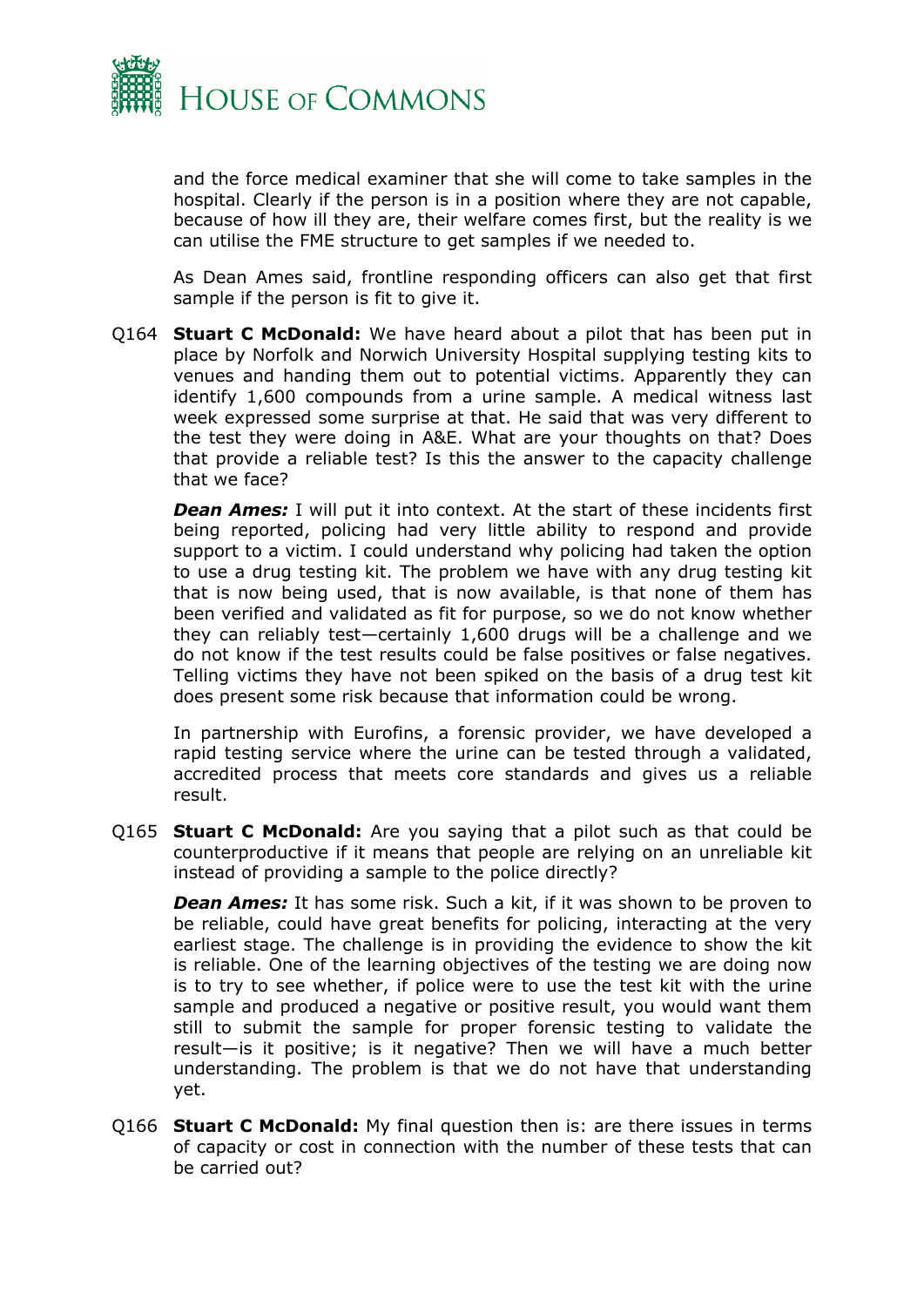

*Dean Ames:* I do not know whether the Committee is aware that there are certain challenges in forensic toxicology at the moment. There are many cases where policing cannot submit samples because there is insufficient forensic capacity to examine them. There is a shortage of forensic expertise in this country; we have to manage cases and all 43 forces in England and Wales are facing this problem.

When the drug spiking issue arose with lots of potential samples it caused further strain for the forensic toxicology market. It was a question of finding an alternative solution. That is what we have done. We have found a solution where we can still rapidly test urine samples presented by victims in order to give the assurance to the victim whether they have been spiked or not. In comparison, for a full serious toxicology case, we would have to wait six months or more at times. We can now provide these results within two to three weeks so that we get a rapid response to support the victim, and also build the understanding of what drugs are being used and how common or not they are.

Q167 **Stuart C McDonald:** How were you able to put that in place? How did that transformation occur?

*Dean Ames:* With the assistance of our friends at Eurofins; they stepped up and we have worked with them to develop this rapid testing service. It is not the same as a full case toxicology service, but it provides us with the information to move forward and learn.

Q168 **Stuart C McDonald:** Would that have any implications for a criminal prosecution? Would it be just as reliable?

*Dean Ames:* It is. That was the key part of this process. We wanted any result that was produced still to be evidentially viable. It still goes through an accredited process that is validated and if there are positive results that need to be upgraded to be used as evidence, that can still happen.

*Deputy Chief Constable Harwin:* There is a cost implication for forces, however, which is important. Forces have to pay for that additionality. They are paying it in the short term, but clearly if this is so important and it is important to us—we need to look at sustained opportunities around it, which is a wider conversation.

*Dean Ames:* It is a fraction of the cost of the full toxicology analysis.

**Stuart C McDonald:** Is it possible to get figures sent to the Committee about the cost? Thank you very much.

Q169 **Chair:** Mr Ames, you talked about being able to use urine samples for up to seven days. There was reference in the papers to hair samples as well. Could you just explain that? How long can you use a hair sample?

*Dean Ames:* Hair samples would be the last resort as an evidential opportunity. Hair analysis takes a long time. It is quite costly and it doesn't provide such a specific result. If a hair sample is taken after an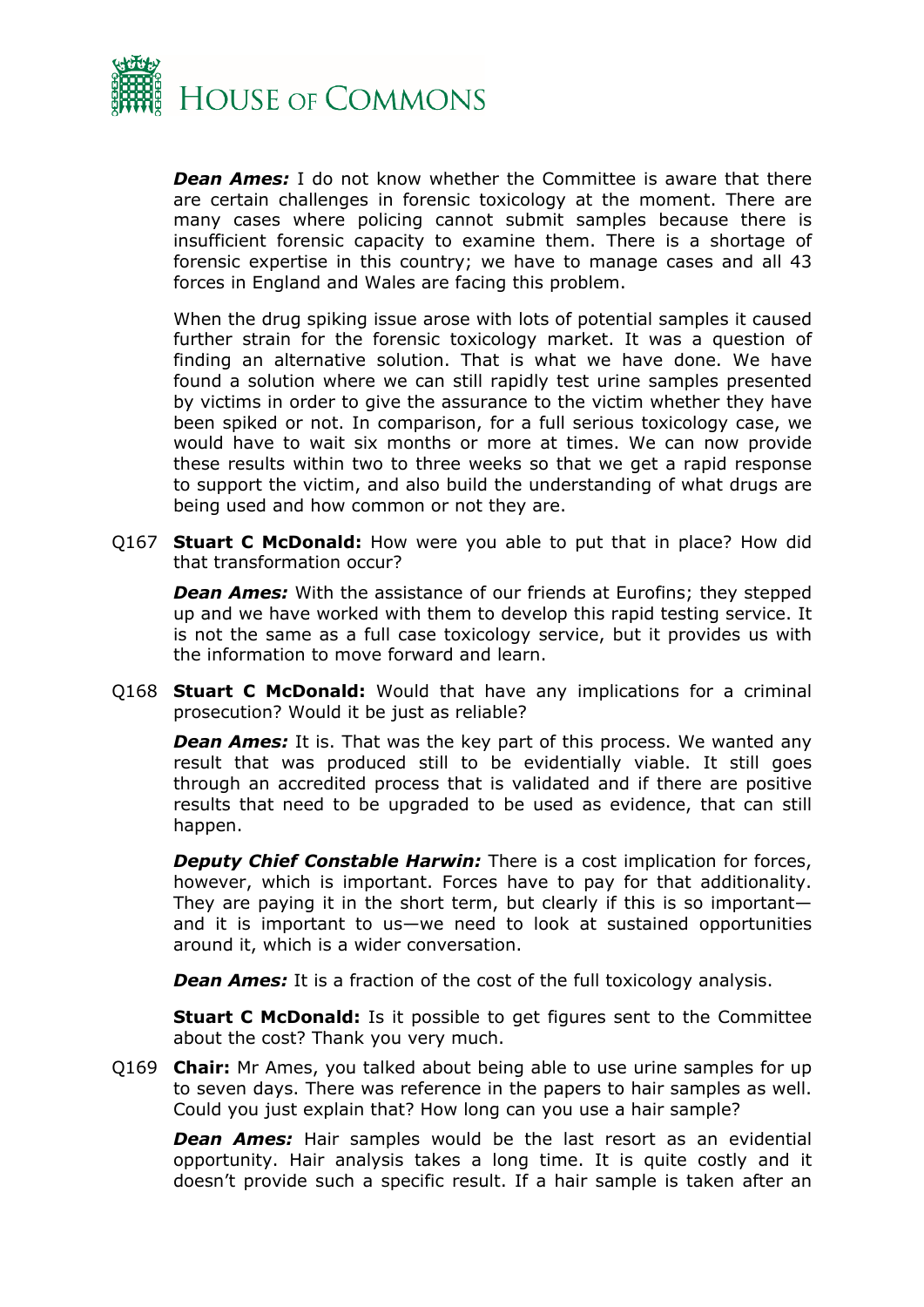

incident you have to wait four to five weeks for the drug to enter the roots of the hair. You then have a window between five weeks and 11 to 12 months where a drug test is still viable, but it will not be specific to a particular day. There might be a range of a week or two weeks when you can say the drug has been detected in that region, but you cannot be specific to a particular incident. It is useful wider knowledge, but it is not specific to an incident. It has more limitations that way.

Q170 **Chair:** That is very helpful, thank you. Just before we finish, is there anything in particular you feel that we have not asked you about that you would like to tell us about this morning? Is there anything that you think we should be mindful of when we are writing our report. Could I start with Ms Allen?

*Joy Allen:* One of the things I was going to suggest to the Committee is that the Association of Police and Crime Commissioners does not have a position on spiking as a separate offence, but as DCC Harwin mentioned, it may be something the Committee would want us to ask our PCC colleagues about and report back. I am sure we could do that to see if there was any support among my colleagues that could inform your recommendations.

Q171 **Chair:** I think that would be very helpful so we would like to take you up on that, please. Is there anything else that you feel we need to be aware of?

*Joy Allen:* We have covered a lot but for me, from the victim's point of view, it would be if there could be a support service where we could get them to report offences or their issues confidentially so that we could get the intelligence to allow us to identify where these things are happening.

*Dean Ames:* We talked about data at the start, so I will give you some data. We have analysed 100 samples to date and approximately 50% of the samples detected no drug or a drug of no concern. A drug of no concern would be paracetamol, which is commonly used, and another common one we have detected is quinine. Quinine is an active constituent of tonic water, and people might have consumed tonic water or a gin and tonic on their night out.

Approximately 20% of the samples that contain a medicinal or therapeutical drug that is likely to have been voluntarily consumed by the victim. However, one of those drugs is diphenhydramine, a readily available antihistamine, and there is a suspected drug spiking incident we are yet to confirm it—involving just diphenhydramine. It is a sedating antihistamine used to help travel anxiety. Potentially someone has added that.

Thirty per cent. of the samples contain a controlled drug, but I have to put that into context. Many controlled drugs are prescribed or used in medical emergencies and we are seeing quite a complex range of drugs detected, several in one sample. We have to then account for what the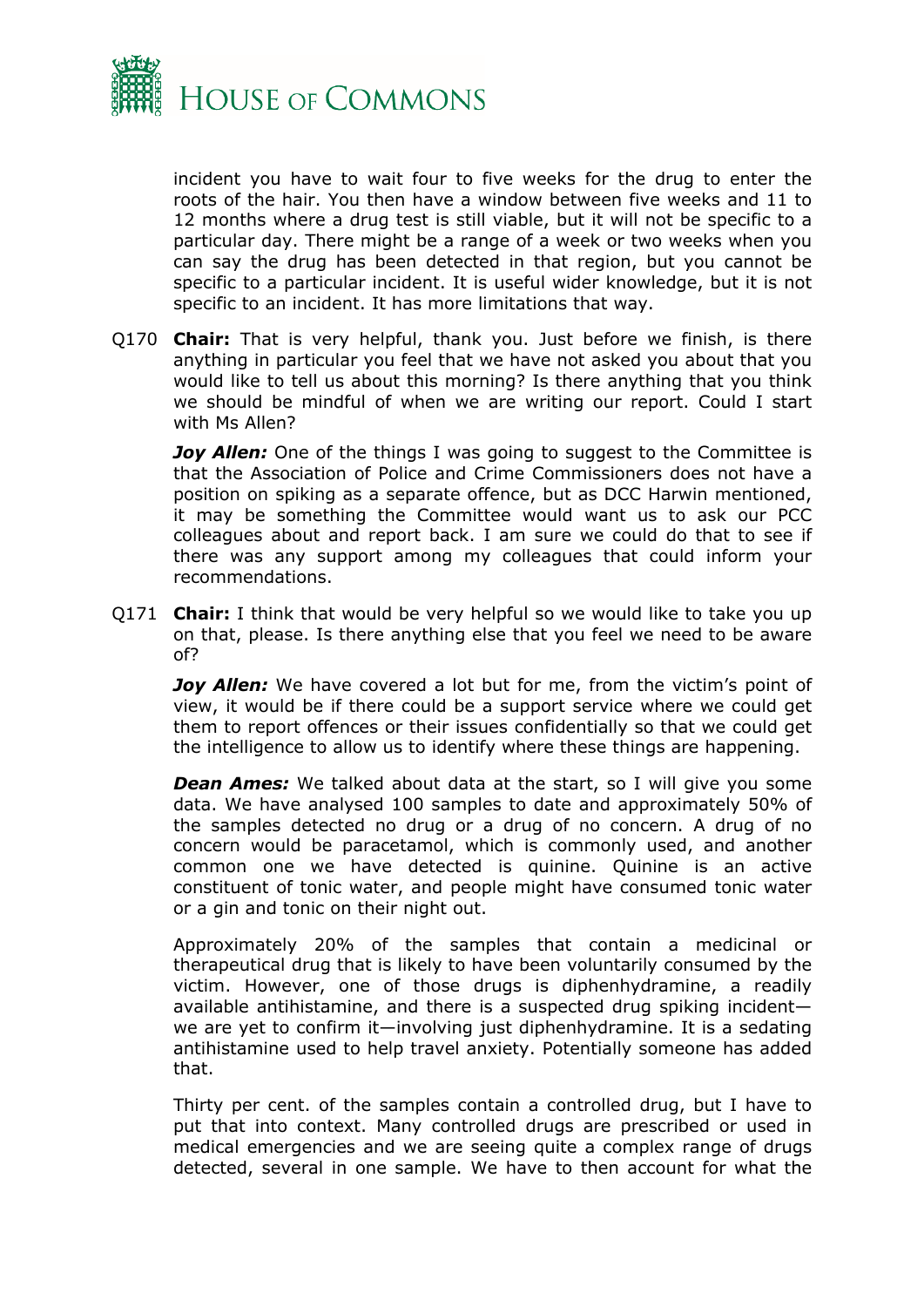

victim has declared using and remove that, and whether there has been any medical intervention resulting in any drug being detected. Then we are left with the drug that is outstanding and could well have been used. We are going through that process now.

In two samples we have detected psilocin, which is a class A drug—a magic mushroom constituent, likely to be an extract. I do not believe anyone would have voluntarily taken that. Another one is GHB, which is a class C drug. That is commonly used as a sedative in sexual offences. We have had one detection of that so far. We have had a small number of positive suspected spiking incidents to date.

**Chair:** Thank you, that is very helpful.

Q172 **Tim Loughton:** I have a question on that. We had evidence before from a doctor that suggested it would take quite a big dose of some of those drugs to have the debilitating effect.

*Dean Ames:* Yes, it would.

**Tim Loughton:** Which makes it all the more unfeasible for somebody to inject a moving victim on the dance floor or whatever without them noticing before they got an appreciable amount to the bloodstream. That did not seem to gel with needle spiking being such a big thing. I am still confused as to how prevalent it is.

**Chair:** When you answer that, can you say if when people have been drinking alcohol it magnifies the effect of an injection, if you see what I mean?

*Dean Ames:* Certainly if people have been taking alcohol and then consume a drug, yes, it can have an enhanced effect, often detrimental. Around the question of how long it takes for a drug to act, some of them can take 20 or 30 minutes before you get the effects. Maybe due to the ignorance of the assailant about how the drug works, they may not know how long it takes. The issue we have with GHB—or GBL, which is the liquid form that is commonly available—it that it is quite a viscous liquid. It would be very difficult to inject that into somebody and for them not to notice. You may not get a sufficient dose to have the effect you want.

Q173 **Tim Loughton:** That is for the needle spiking. So it is more likely that these cases are where somebody has tipped it in their drink, you think?

**Dean Ames:** Of course somebody could have a drink spiked and then still have been attacked with a needle—that is possible, yes.

**Chair:** DCC Harwin?

*Deputy Chief Constable Harwin:* I have an ask of the Committee. Dean has touched on this already. GBL is a class C drug at the moment. It is going through reclassification to class B. We seem to be taking a long time to get that reclassification, so if you could make that quicker, it